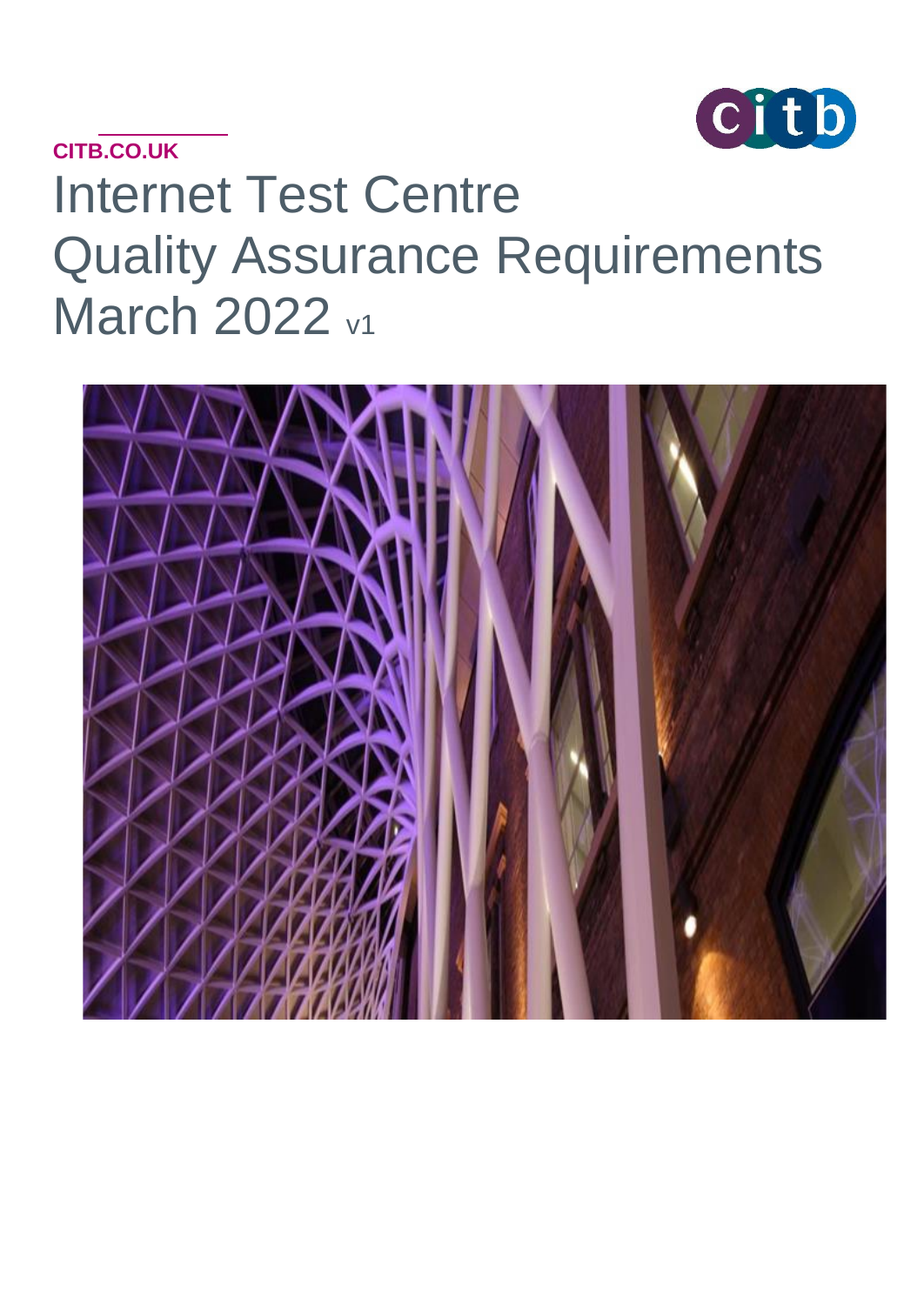Published by CITB, Sand Martin House, Bittern Way, Fletton Quays, Peterborough, PE2 8TY

#### © **Construction Industry Training Board 2017**

First published March 2022

ITC is a registered trademark of the Construction Industry Training Board.

CITB is registered as a charity in England and Wales (Reg No 264289) and in Scotland (Reg No SC044875)

CITB has made every effort to ensure that the information contained within this publication is accurate. Its content should be used as guidance only and not as a replacement for current regulations, existing standards or as a substitute for legal advice and is presented without any warranty, either express or implied, as to its accuracy. In no event will CITB be liable for any damages arising from reliance upon its content.

All rights reserved. No part of this publication may be reproduced, stored in a retrieval system or transmitted in any form or by any means, electronic, mechanical, photocopying, recording or otherwise, without the prior permission in writing from CITB save that it may be read and saved by the original recipient, for whose private use it was originally intended.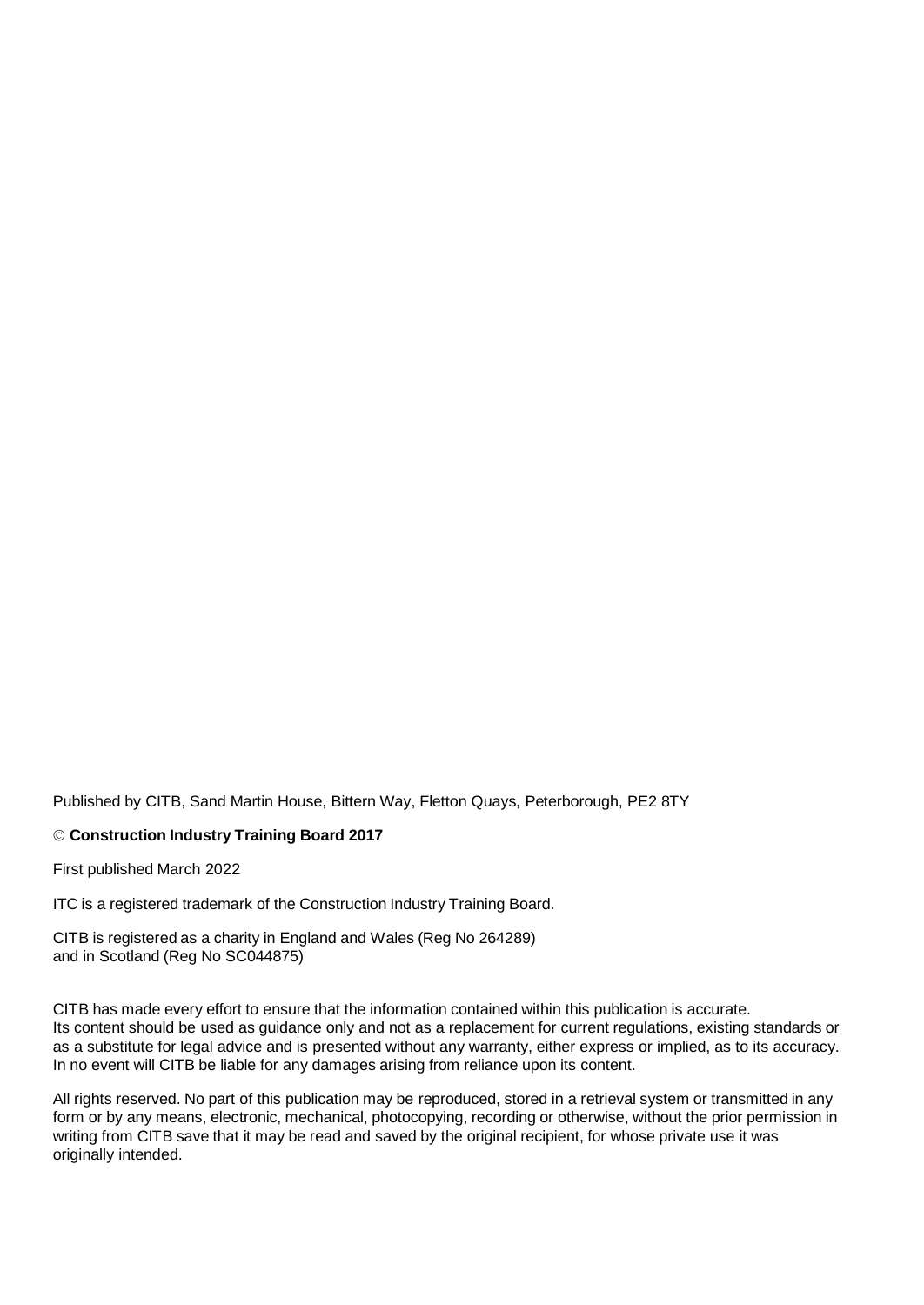# **Contents**

| Appendix 3 Notifications to CITB of material changes | 23 |
|------------------------------------------------------|----|
|                                                      |    |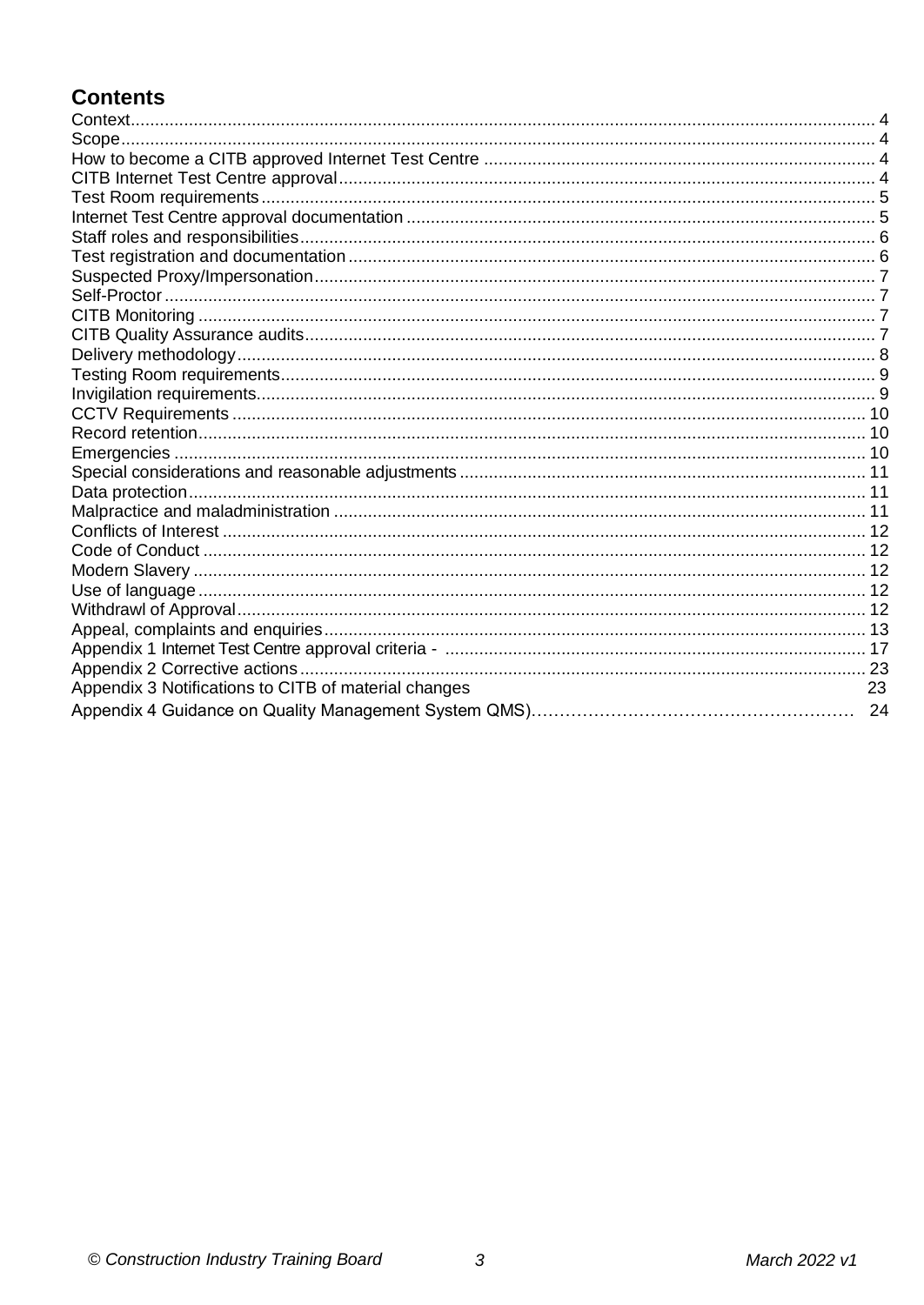### <span id="page-3-0"></span>**Context**

- 1. The Construction Industry Training Board (CITB) is responsible for the awarding of Health, Safety and Environment Tests through its network of Internet Test Centres.
- 2. To ensure the test delivery is robust and meets the requirements set out in the ITC Scheme Rules, CITB will conduct face-to-face and remote quality assurance interventions associated with, but not limited to, the following:
	- New Centre approval
	- Site Surveys (new location of test facilities)
	- Monitoring audits
	- Observation of test delivery, including CCTV and test logs.
- 3. This document has been designed to support the delivery and maintain the quality of Internet Test Centre test delivery and should be used in conjunction with the forms of agreement for CITB Internet Test Centres and the CITB standard terms and conditions for Internet Test Centres.

#### <span id="page-3-1"></span>**Scope**

- 4. The publications that form the scope of this document are:
	- CITB standard terms and conditions (Agreement)
	- Forms of agreement
	- Internet Test Centre Scheme Rules
	- Internet Test Centre quality assurance requirements
	- CITB ITC policies and procedures guide Chapters 1 -12.

#### <span id="page-3-2"></span>**How to become a CITB approved Internet Test Centre**

- 5. To become a CITB approved Internet Test Centre you must meet the approval criteria listed in this document and demonstrate compliance with the standard terms and conditions and the forms of agreement.
- 6. You will need to provide evidence of your compliance, against this document, to the Quality Consultant during your approval audit. This will also form the basis of future audit audits and interventions in demonstrating your continued compliance.
- 7. The approval criteria (Appendix 1) details the documents, processes and staff you will need to deliver Health Safety and Environment testing.

### **CITB Internet Test Centre approval**

- 8. You must be approved by CITB prior to delivering any Health, Safety and Environment Test specific to your approval. CITB will not recognise any test that is delivered prior to your approval. Your approval is subject to your ongoing compliance with the scheme documentation and contractual agreements.
- 9. As an Internet Test Centre, you can only deliver the Health, Safety and Environment Test at your premises.
- 10. You are accountable for all elements relating to the delivery and quality assurance of the Health, Safety and Environment Test that you have been approved to deliver. Therefore, any element required of the delivery of the test(s) conducted through peripatetic staff is the sole responsibility of the Internet Test Centre registering and delivering the test(s). You are reminded not to subcontract as per clause 11 of the centre agreement.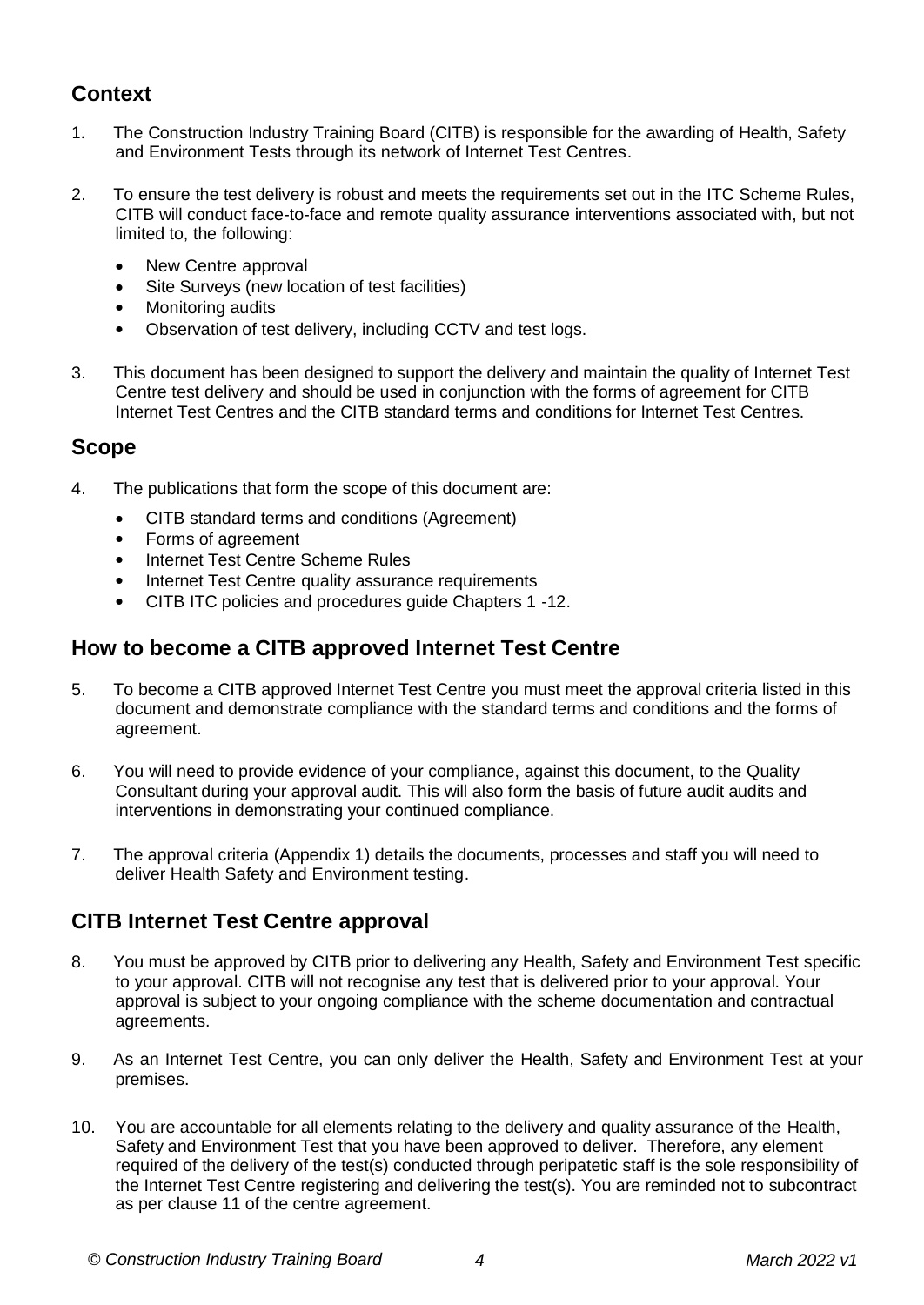### <span id="page-4-0"></span>**Test Room Requirements**

11. Test rooms must meet the requirements detailed in the Scheme Rules prior to and during any tests being administered.

#### <span id="page-4-1"></span>**Internet Test Centre approval documentation**

- 12. During the approval audit, CITB will require documentation on the following to be made available:
	- Quality management system detailing how you monitor your ITC provision. (Guidance on what should be contained in a Quality Management System is attached at Appendix 4).
	- Booking process
	- Safeguarding (where appropriate)
	- Appeals and complaints
	- Organisational chart (showing delivery and management of the ITC provision)
	- Reasonable adjustments and special considerations
	- Invigilation of testing
	- Health, safety and welfare
	- Malpractice, maladministration and counter fraud
	- Whistleblowing
	- Conflict of interest
	- Equal opportunities and diversity (EO&D)
	- General data protection Regulation (GDPR)
	- Modern slavery
	- ICO Registration
	- Safeguarding
	- CCTV Policy
- 13. You will also need to make the following information available:
	- Insurances, including Public Liability (£5m), Employers' Liability (minimum as required by law) and Professional Indemnity (£2m) as stated in the forms of agreement
	- Evidence of management experience to support the delivery of the Health Safety and Environment Test.
- 14. Your approval will allow you to deliver in England, Wales and Scotland. For Northern Ireland approval is detailed in Clause 2.3 of the CITB centre agreement. For clarity, testing conducted outside of Great Britain must be for the Great British construction industry and evidence of this is required for each test undertaken. Great Britain is defined as England, Wales and Scotland.
- 15. CITB will provide you with guidance and support to assist you in meeting the approval requirements. Further support is available through the quality consultant team who are based throughout Great Britain. You can arrange an advisory audit (subject to fee) to help you with the approval process by contacting CITB.
- 16. Your Internet Test Centre will need to ensure it adheres to the requirements of the requested Policies and Procedures together with such policies and guidance as Pearson VUE may from to time publish within the VUE Support Service area of the Pearson VUE website (accessible once you have become an ITC): [http://vss.pearsonvue.com](http://vss.pearsonvue.com/)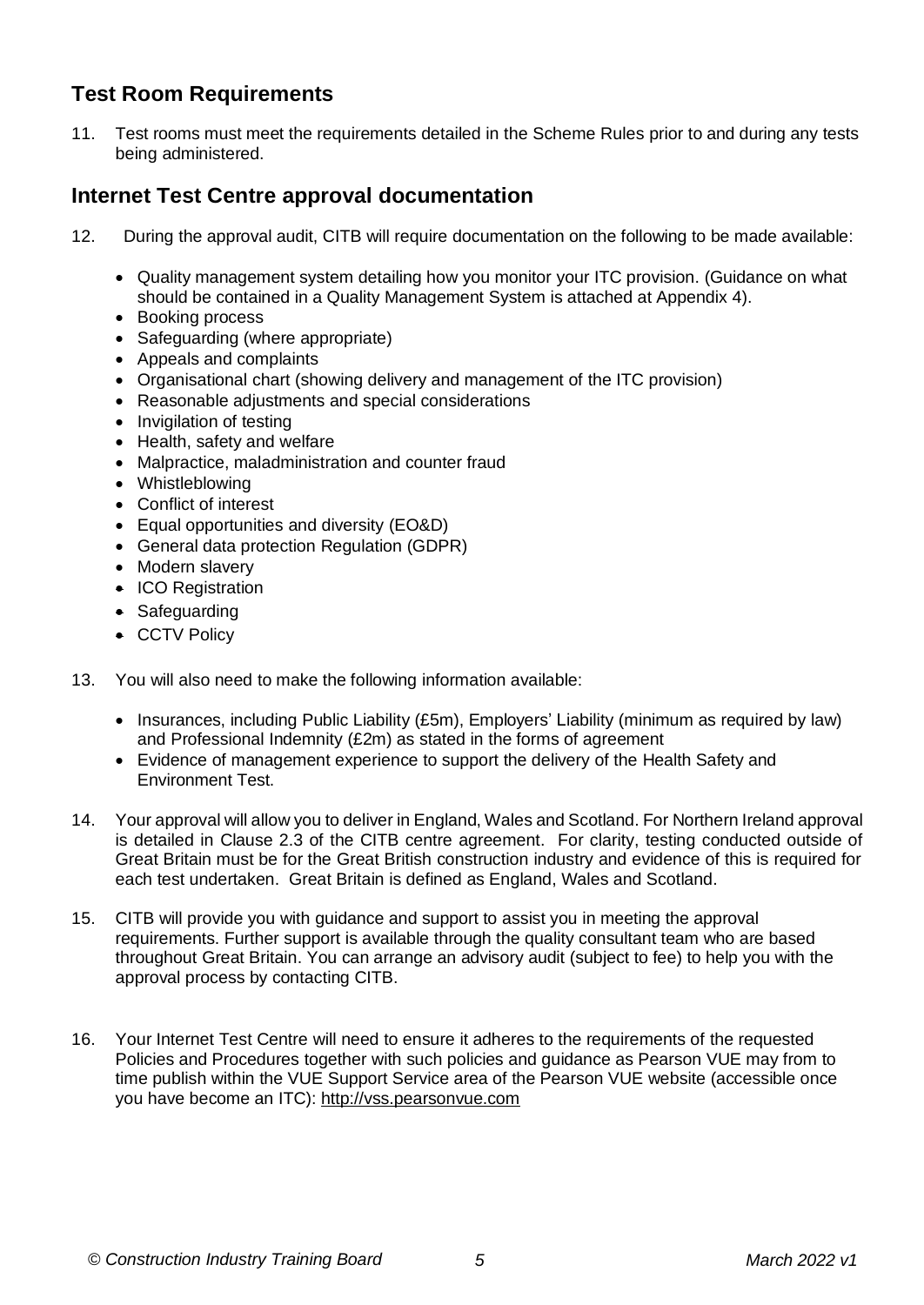- 17. Approval is given when all the requirements have been met, and your agreement has been signed by CITB and your organisation. Once this is in place you can then start notifying and delivering the tests for which you have been approved.
- 18. Approval may still be issued where there are only minor updates required which, in the reasonable opinion of CITB, do not present a risk to approval status and can be remedied within the first 30 days of approval. Failure to meet the actions set and agreed within the prescribed timescale will result in the Internet Test Centre's approval status being suspended or removed.
- 19. An action plan will be issued where, in the reasonable opinion of CITB, the approval requirements have not been met. You will receive a written action plan that will give clear guidance, advice and a realistic timescale for the actions to be completed. You will not be approved during this period and, as a result, you will be unable to deliver the Internet Test Centre delivery of testing for which you applied, until you have completed your action plan in full, have the agreement of your senior quality consultant and approval has been recommended.

#### <span id="page-5-0"></span>**ITC Staff roles and responsibilities**

#### 20. **Chief Administrator**

An individual who has completed and passed the CITB ITC Administrator's test and who books tests, completes confirmation to candidates, assists candidates with the booking-in processes for the Test, ensures that all nominated Test Administrators have undertaken the correct training and invigilate the test as per the Policy and Procedures.

#### **Test Administrator**

An individual who has completed and passed the CITB ITC Administrators test. The ITC shall appoint the following staff members to their ITC, Chief Administrator and Test Administrator, First Aider and Fire Marshall. The Test Administrator can be the Chief Administrator.

It is the responsibility of the Internet Test Centre to hold the relevant documentation relating to current, in date Administrator Test Certificates. Ensure that all ITC Test Administrators have passed the correct **CITB ITC Test Administrator** test which is in the exams list of your Registration Manager as *CITB\_PVTC: ITC Administrators Test*, before conducting any tests on behalf of CITB, and is retaken every **12 months.**

#### **Internal Quality Assurance**

An individual that is appointment to review and sample tests, policies and procedures to ensure the centre is compliant and able to give CITB an assurance of the centres approach. For clarity, the quality assurance person must not quality assure their own work or tests that they have administered. Persons responsible for quality assurance, must have sufficient experience, knowledge and authority to carry out their role

#### **Test registration and documentation**

21. It is the Chief Administrator's and/or Test Administrator's responsibility to ensure that candidates are informed in writing of the date and time of their test booking. All bookings must be entered onto the Pearson Vue booking system **no less that 48 hours before** the actual test is undertaken. For the avoidance of doubt, this means that no test must be launched on the system without being prebooked. This removes the activity previously referred to as 'walk-in tests' and creates the requirement of all tests to be pre-booked for at least 48hrs before testing.

 In extenuating circumstances or in the case of an emergency circumstance, ITCs may be able to book a Test within 48 hours. In such circumstances, the ITC must make a record of the specific reason(s) for allowing the Test. This record must be made available for auditing purposes. CITB reserves the right to remove this facility from ITCs at its sole discretion where concerns are identified.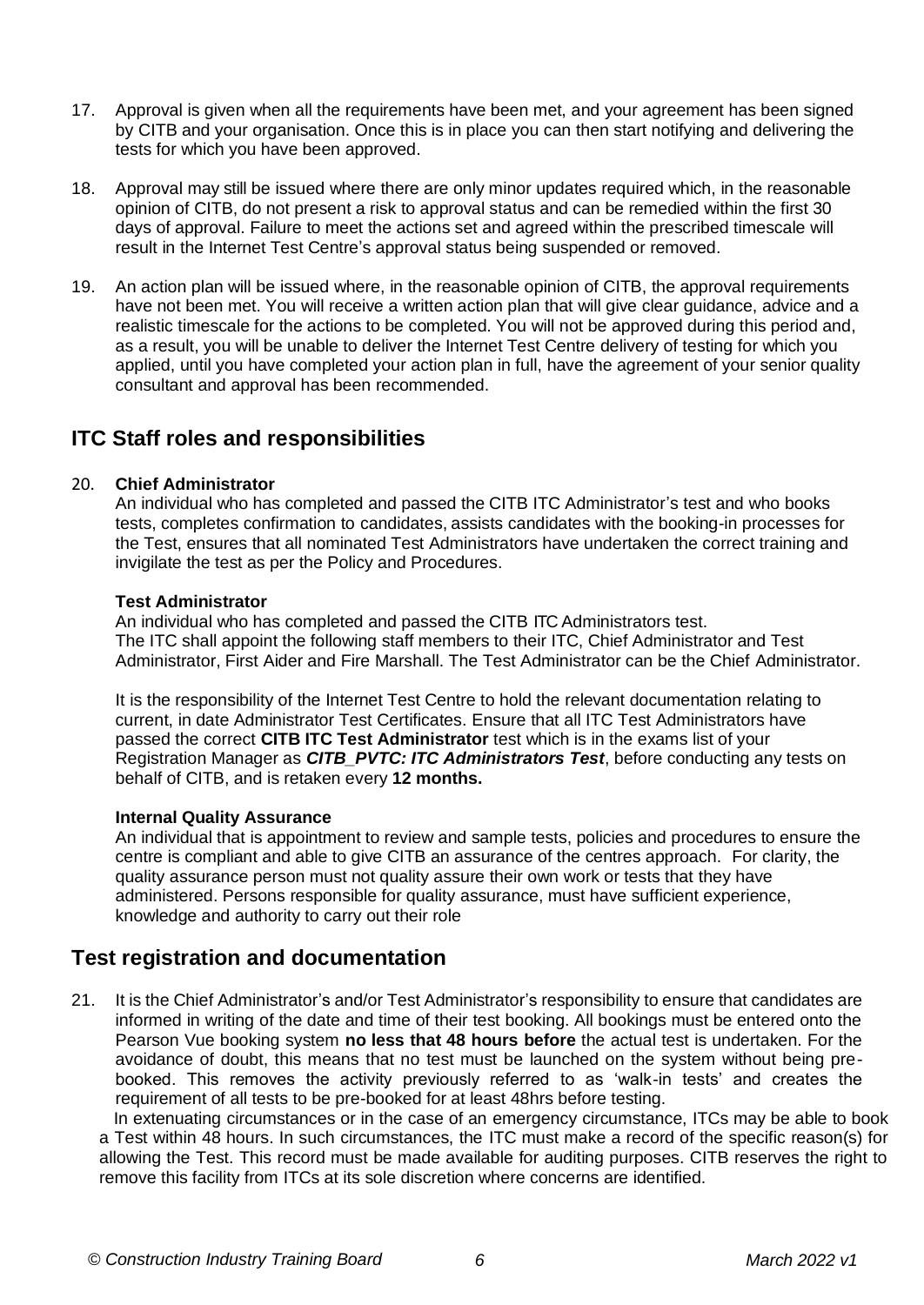22. If a candidate wishes to postpone, the test can be rearranged without the requirement for a further 48 hour notification period. This only applies if the test is rearranged at the same centre and location.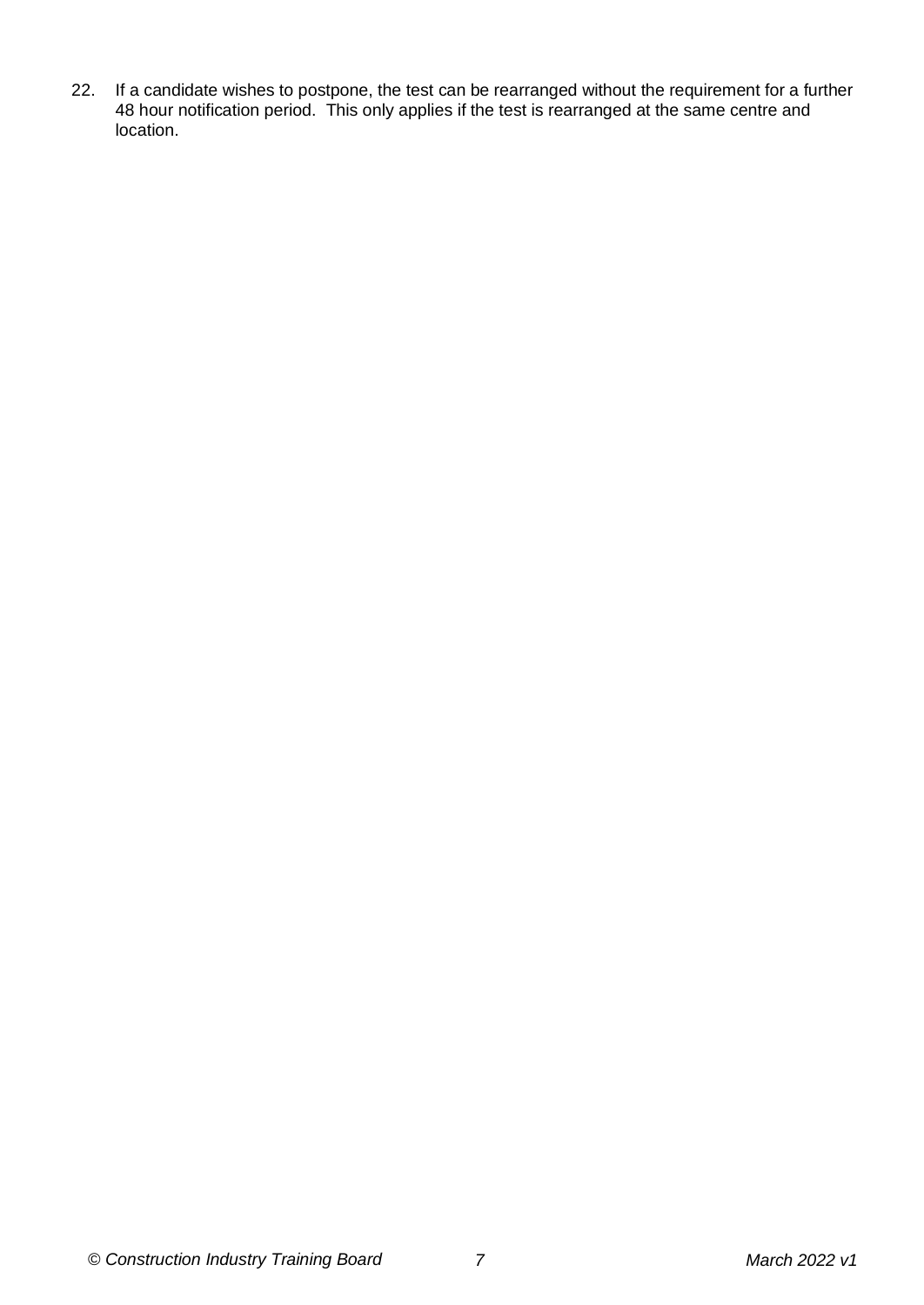- 23. The following information must be collected in respect of every Candidate (this information will be required when booking the test).
	- Candidates full name
	- Candidates full home postal address including postcode
	- Candidates nationality
	- Candidates personal contact numbers (home and/or mobile)
	- Candidates CITB registration number
	- Type of Test booked
	- Any additional Candidate support required such as a voiceover.
- 24. A Candidate's test booking confirmation must be kept on record for 2 years**.**
- 25. The centre must ensure that the Candidate is given a copy of the Candidate Rules Agreement to read prior to signing the electronic e-pad and sitting the test.
- 26. You must inspect and take a copy of the Candidates current valid passport, photographic driving licence or other appropriate form of identity and retain them securely for 2 years. You can find other acceptable forms of identification in Appendix 5 of the Scheme Rules.
- 27. Images of the Candidate must be taken to the required standard which can be found in Appendix 3 of the Scheme Rules.
- 28. You are required to ensure that Candidates have signed the Test Log for the test taken. This will confirm the time of the test and demonstrates consent to having their image taken.

#### **Suspected Proxy / Impersonation**

28. You will need to record if a candidate fails a check that leads the test administrator to believe that they are not the genuine candidate. The record must show any details that you have already gained from the candidate are kept for reporting and investigation purposes. This could include photographs taken of the candidate, personal details such as address and any copies of ID.

#### **Self-Proctor**

29. Test administrators are not permitted to administer and undertake a test at their own Centre. Pearson Vue will make all Self-Proctors known to CITB. We will ensure that any test undertaken by the test administrator is revoked and a level of action taken that could result in the suspension of your centre.

### **CITB monitoring**

- 30. All Internet Test Centres receive monitoring interventions from CITB to ensure consistency, quality of delivery and accuracy of data submission. We will carry out one or more of the following monitoring activities.
	- Face-to-face or desk-based audits.
	- Face-to-face or desk-based site surveys.
	- Face-to-face or desk-based CCTV and paperwork reviews.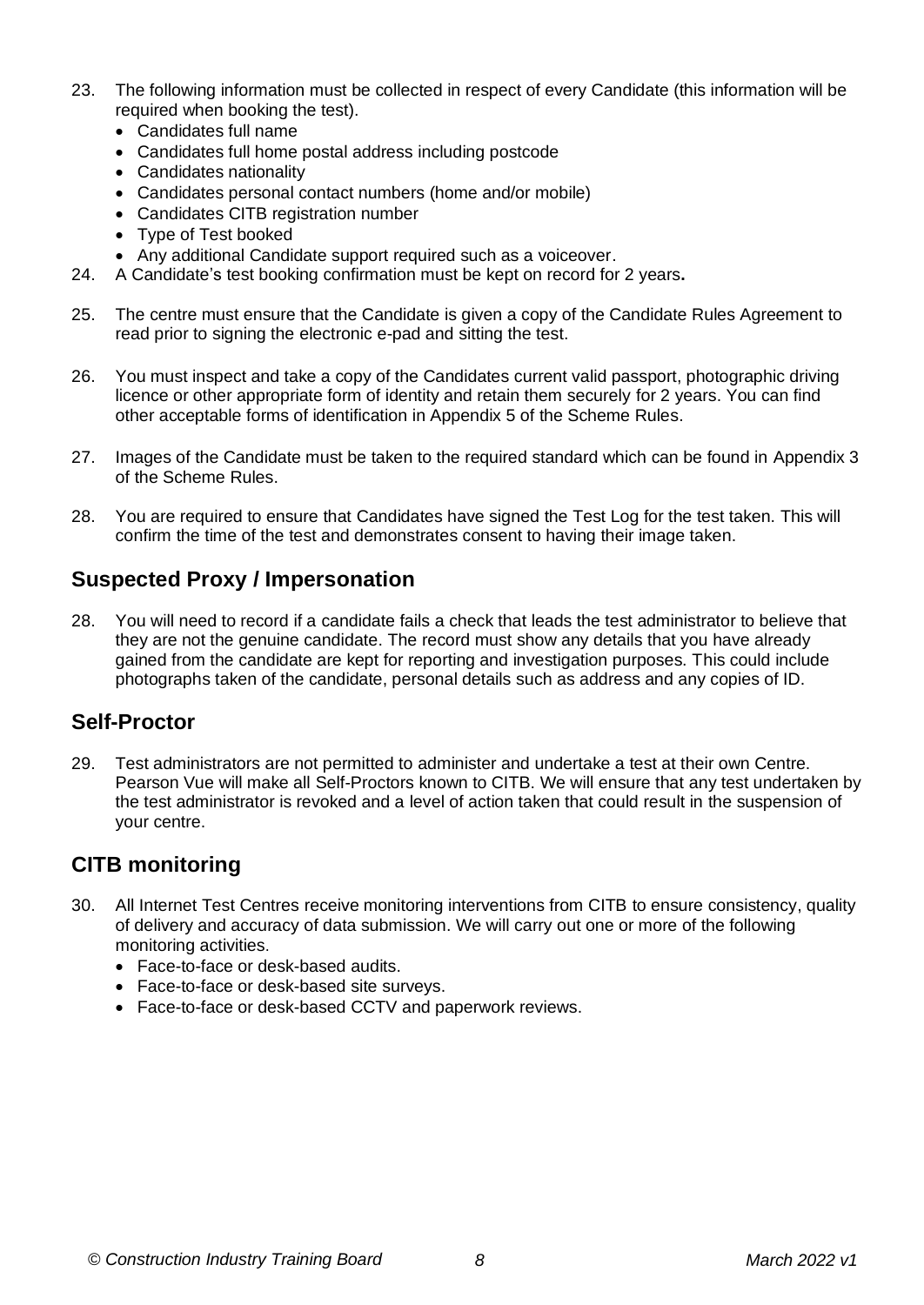### **CITB quality assurance audits**

- 31. Centre audits, either by face to face or by remote methods will form part of the CITB quality assurance arrangements. These will be carried out to review centre policies, procedures, test records and CCTV footage. An audit will be carried out by a member of the CITB quality assurance staff.
- 32. A member of the quality assurance team will make contact with you not fewer than 14 working days before the proposed audit date. This will be to confirm the arrangements for the audit.
- 33. Once agreed, formal notification of the audit will be sent to the named contact at the centre. If, in the interim you wish to cancel this prearrange audit, you must be able to demonstrate a satisfactory reason for the cancellation request. Any cancellations made within five working days of the planned audit will be charged at our standard daily rate, as detailed in the CITB fees list. Your Internet Test Centre approval status may also be suspended until the audit has been carried out.
- 34. There are Three Outcomes from an audit, Compliant, Corrective Action Required (CAR) or Immediate Action Required (IAR). An IAR will result in the centre being suspended immediately.

**Compliant–** indicates that the ITC is fully compliant with the scheme rules and Quality Assurance Requirements at the point of audit and no further action is required.

**Corrective Action Required (CAR) –** this will not affect the ITC's ability to continue to deliver tests. An action plan **(CAR)** will be issued by the CITB Quality Assurance department or the CITB quality representative detailing the required action to be undertaken and timescales to enable the ITC to become fully compliant.

The ITC will have up to 30 days to implement the action plan. Once the action plan has been implemented an additional monitoring audit at a cost of £250 plus VAT may be required to check that the ITC is compliant.

**Immediate Action Required (IAR) –** Due to the severity of the non-compliance identified, the ITC will be immediately suspended and will not be able to register and test any candidates. Where possible time bound actions will be provided by the CITB Quality Assurance department or CITB quality representative, which must be completed before testing will be reinstated, returning the ITC to full compliance. The ITC will have up to 30 days to implement the required corrective actions. Once the corrective actions have been implemented an additional monitoring audit at a cost of £250 plus VAT will be required to check that the ITC is compliant. If the ITC is compliant the suspension will be lifted. If the ITC is still found to be non-compliant, further actions including potential termination may be taken in accordance with the scheme rules and Standard Centre Agreement.

- 35. You will receive a formal notification of the outcome of the audit not more than 48 hours after the audit. This will be sufficiently detailed to rectify any concerns identified. CITB may carry out further audits to determine the completion of any identified action plan. In extenuating circumstances this 48hr period may be extended, which will be communicated to the ITC.
- 36. CITB may, from time to time, undertake unannounced or short notice audits to minimise the risk of breaches in the provision of testing requirements and/ or unsubstantiated achievements for testing. If access is not provided to premises, people and records, CITB will immediately suspend your Internet test centre.
- 37. CITB be may, from time to time, moderate reports completed by members of the quality assurance team and reduce or escalate their findings as part of our own quality assurance arrangements.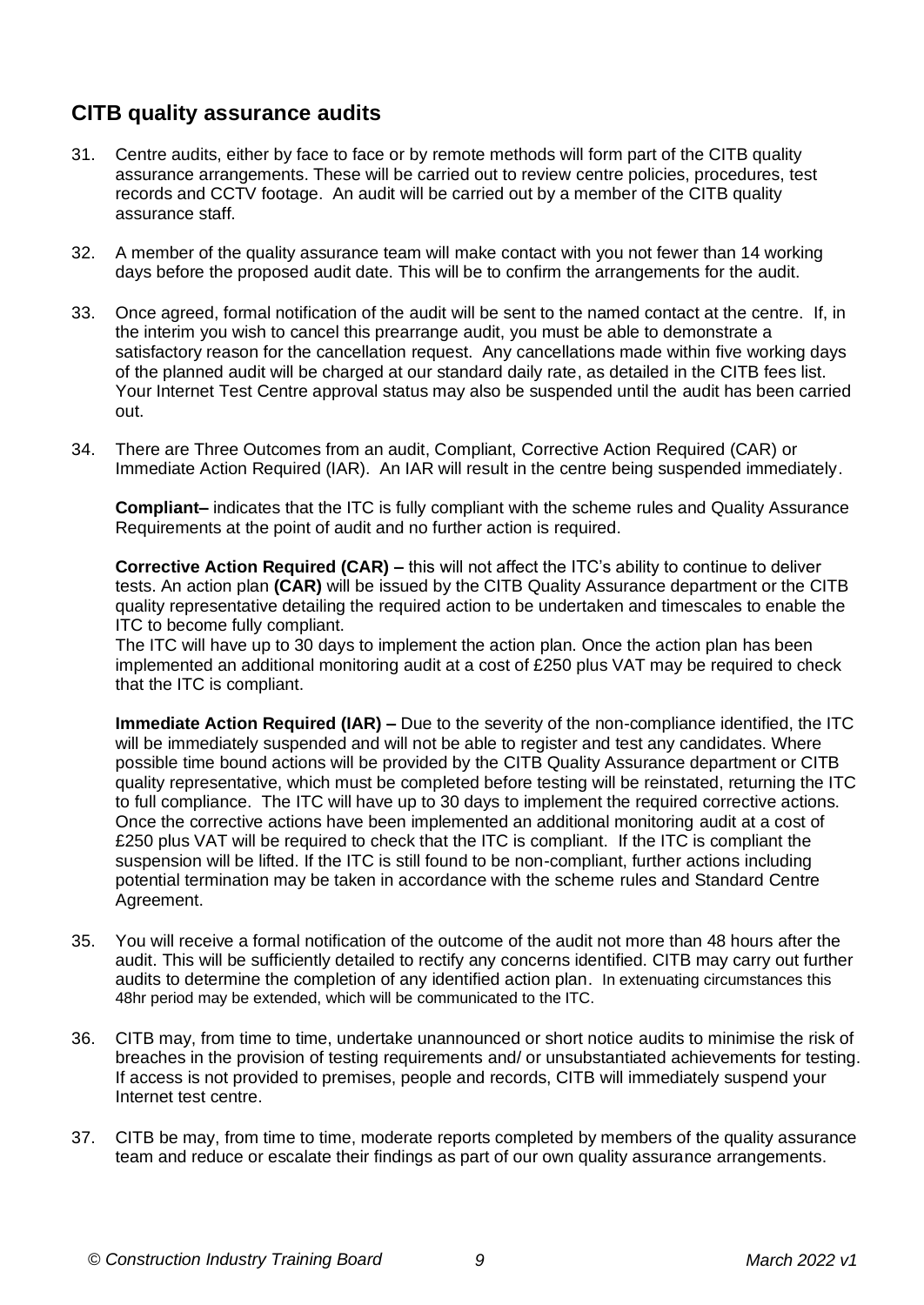### **Delivery methodology**

- 38. You must ensure that your ITC staff have an in-depth knowledge of the scheme rules and will report any issues to you as soon as they arise regarding the delivery of testing at your centre. You must be able to demonstrate that you have confirmed this requirement with each staff member and hold a record of the confirmation in a signed declaration.
- 39. The Chief Administrator and / or Administrator are responsible for checking a Candidates suitability to take the Health Safety and Environment test.
- 40. You must ask the Candidate if they have any special requirements and make necessary arrangements to meet their needs prior to the test commencing.
- 41. You must manage and maintain suitably qualified Administrators, as defined by this document, to effectively deliver the Health, Safety and Environment test. There must be resources in place to support the delivery of the tests, including documentation, the testing facilities and welfare. The support materials for testing must be up-to-date and of a good quality.
- 42. You must maintain accurate test logs and make them available for auditing upon request.
- 43. CCTV footage must be compliant with CITB requirements for audit and be available for the previous 30 days of testing before the audit or on the day of the audit.
- 44. Test logs must be accurately completed with the test start date recorded as the actual start time of the test. The test administrator must record the actual finish time of the test.
- 45. The candidates test result must be handed to them as soon as is practicable after the test is completed and after they have left the test room.

#### **Testing room requirements**

- 46. The testing Administrator is responsible for ensuring the room is set up as per CITB requirements. (See Scheme Rules)
- 47. Test rooms must meet the following requirements, prior to any testing being administered:
	- It must be quiet, with adequate space, lighting and ventilation
	- There must be a minimum of 1.25m between Candidates (so they cannot see each other's screens)
	- Posters or display materials, which may assist the Candidates, must not be visible (except for emergency signage)
	- Each dividing barrier between workstations should be of sufficient height and depth. This should be at least 60cm in height from the top of the desk and you must ensure the dividers are long enough to reach the end of the candidates chair to prevent any opportunity to make eye contact or to view the adjacent screen.
- 48. You must ensure through your procedures for testing that no personal belongings, hats, scarfs, overcoats, phones or electronic media devices and beverages are permitted in the test room.
- 49. You must be able to demonstrate how you are preventing malpractice and maladministration to CITB through your policies, procedures and staff training.
- 50. If a candidate leaves the test prior to its conclusion, they will not be permitted to re-enter the testing room.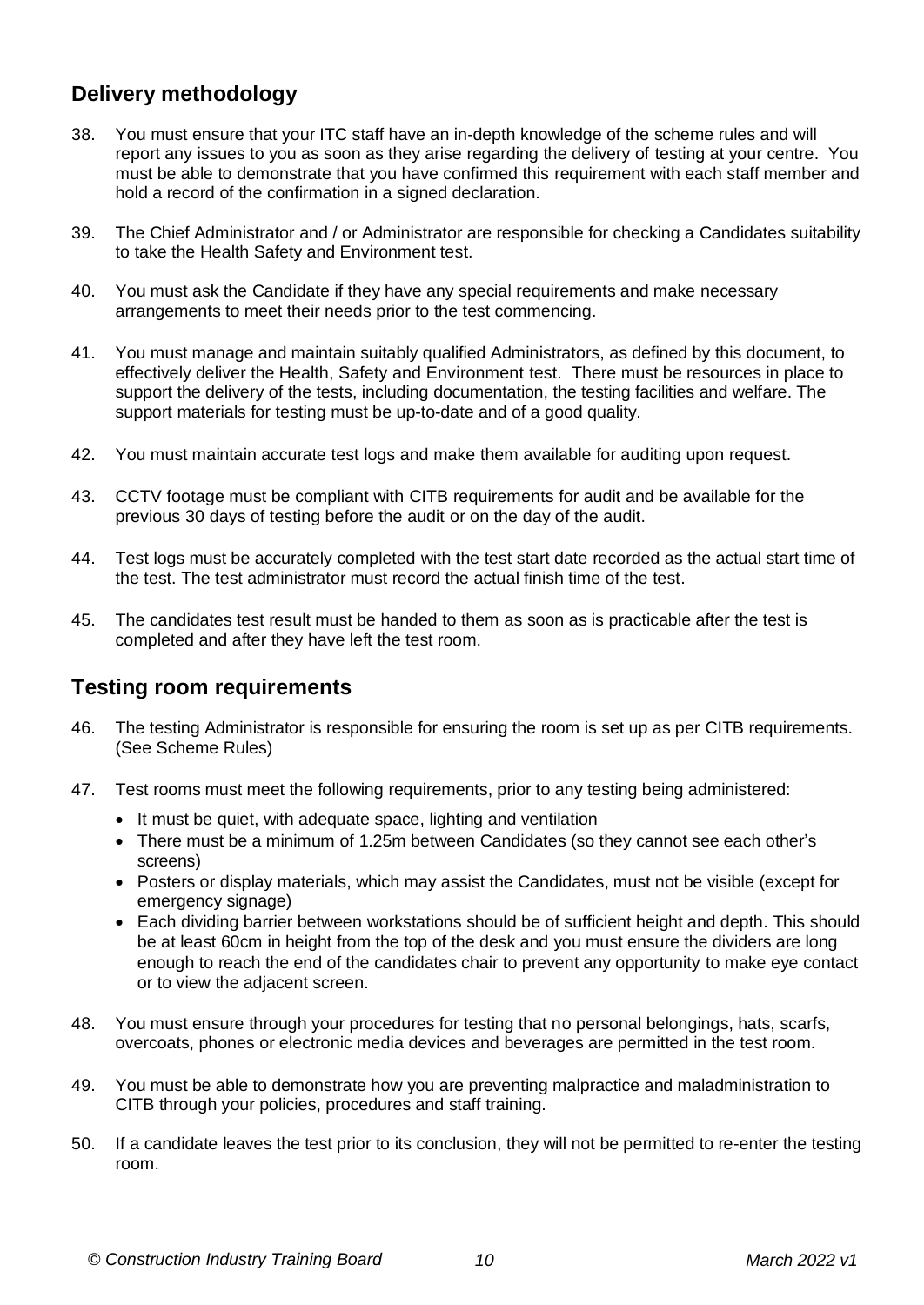### **Invigilation requirements**

- 51. All testing must be invigilated by a registered and certificated invigilator to manage the testing process and to prevent cheating and/or collusion between the Candidates.
- 52. Invigilators can be the Chief Administrator or Administrator. This person cannot be any individual suspended or terminated from any CITB provision or implicated in malpractice and/or fraudulent practice with any other regulated scheme or Awarding Organisation.
- 53. You must ensure that candidates are aware of their responsibilities, as follows:
	- They must not communicate with anyone other than the invigilator during the test.
	- To communicate with the invigilator, they must first raise their hand
	- There must not be any eating, drinking or smoking during testing.
- 54. The invigilator must always be physically present in the test room and during the entire testing process. The use of viewing windows or CCTV test monitoring is not permitted. Without exception the invigilator must not use or have any personal electronic device on their person during the testing process.
- 55. Any irregularities during the testing process must be documented and reported to CITB, immediately.
- 56. Invigilators should be at least 2m in distance from the Candidates undertaking their test.

#### **CCTV Requirements**

- 57. Your ITC must have CCTV installed and operated in accordance with the CCTV specification set out in Appendix 3 of the Scheme Rules document.
- 58. CCTV must be installed and operated in line with ICO (Information Commissioner's Office) registration, guidance and the centre's own policy both of which must be fully enforced and monitored.
- 59. You should advise Candidates of its operation and have prominent signs throughout the premises warning that CCTV surveillance is in operation.
- 60. We require that recordings are stored for 30 days and made available to CITB upon request and within the given timeframe as set out in the CCTV specification in the Scheme rules.
- 61. Your Centre must ensure that **CCTV with audio recording provision** must cover the entirety of the testing suite of computers with a clear and unobstructed view of the invigilator and each test station.
- 62. You must have CCTV provision in the booking in area, this does not require audio capability.
- 63. You must respond to requests for CCTV footage within 2 working days. Details of how the footage will be provided will be included in the CITB request. Failure to comply within the timescales will result immediate suspension from delivering tests.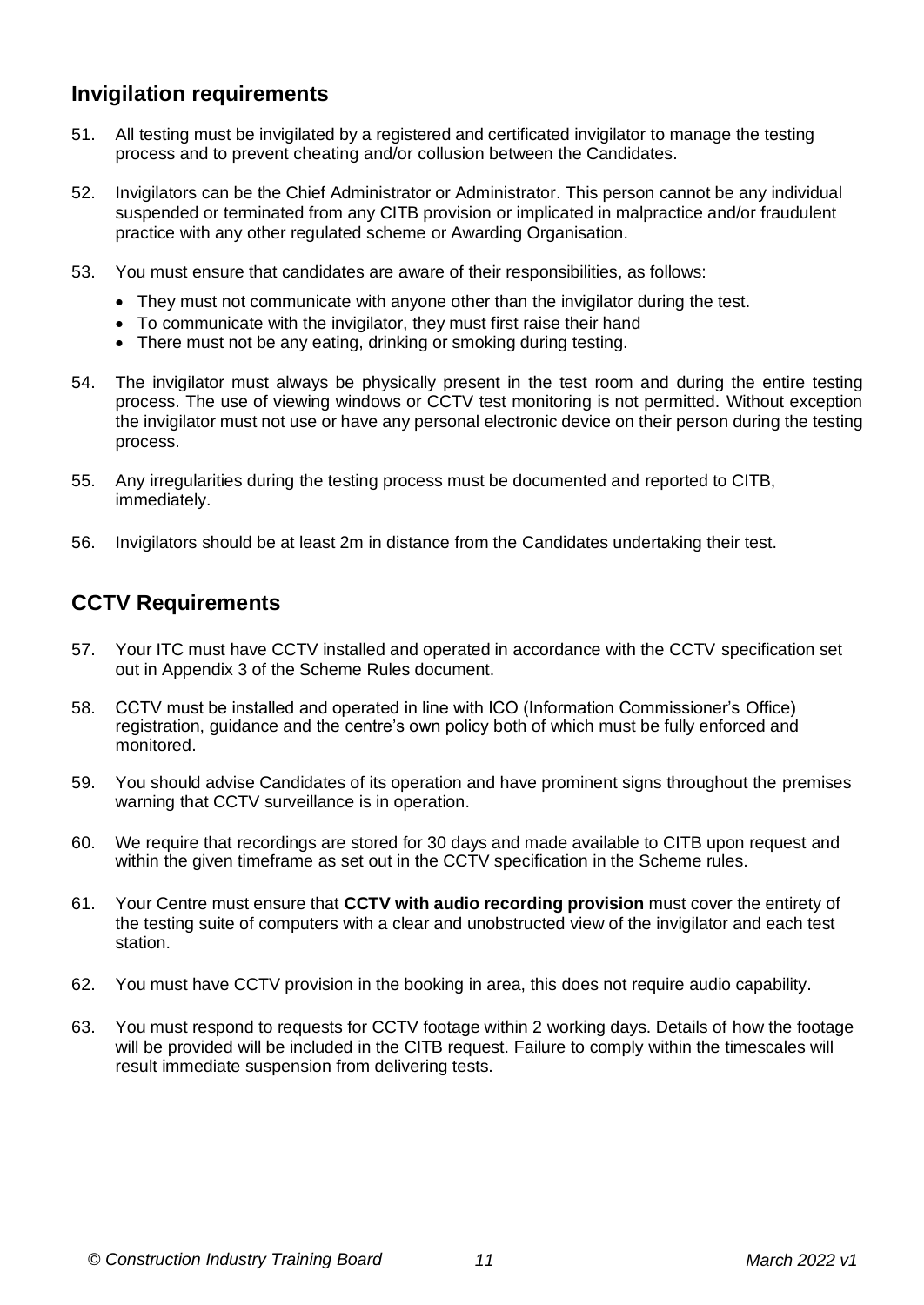### <span id="page-11-0"></span>**Record retention**

- 64. You must have and maintain a reliable, auditable system of testing delivered, as well as quality assurance documentation, for a minimum period of two years.
- 65. Your quality consultant will review your documents during their quality assurance activity and advise of any document retention systems improvements.
- 66. This information could be used to substantiate any claims and/or resolve any appeals during the two-year period. The records will form part of the quality assurance checks and be used to audit test delivery. This shall include:
	- Candidate information forms
	- Test logs
	- Candidate evaluation
	- Documented evidence of candidate ID checks
	- Quality assurance documentation.
	- CCTV with audio capability of (30 days)
	- Records of tests booked with less than 48 hours notice.

#### <span id="page-11-1"></span>**Emergencies**

- 67. Prior to the start of any test you must inform all Candidates that, if an emergency arises, the test will be stopped and will be deemed invalid. A new test date will be issued.
- 68. In the event of an emergency during the test your emergency action plan will be activated, as detailed in your quality management system.
- 69. You must evacuate the testing room in accordance with the instructions of the appropriate authority, E.g. police or fire service.
- <span id="page-11-2"></span>70. You must inform CITB and Pearson Vue as soon as possible of the emergency. If the test cannot be resumed, it must be rescheduled.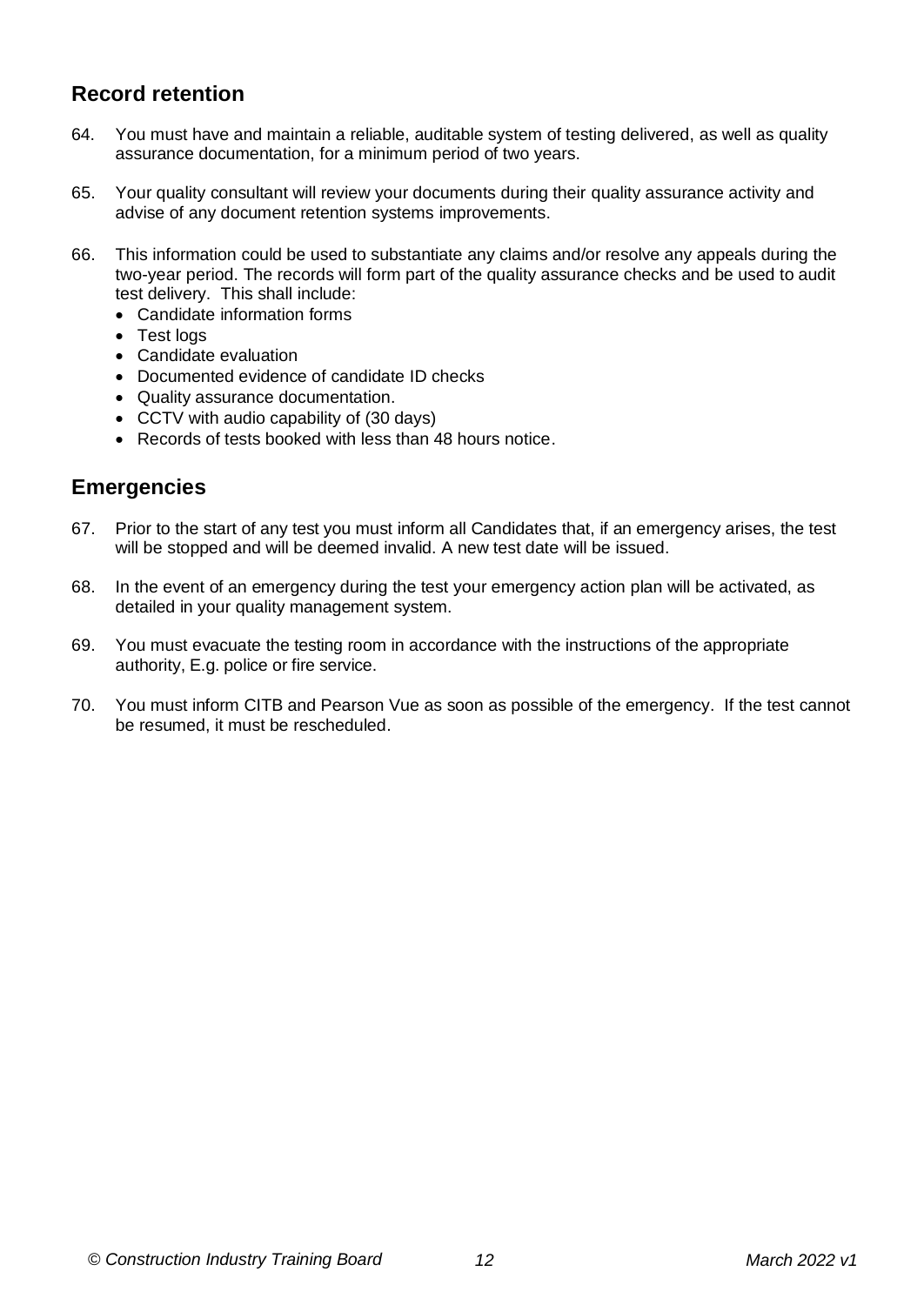### <span id="page-12-0"></span>**Special considerations and reasonable adjustments**

- 71. Candidates with special testing arrangement requirements can request permissible assistance. discussions to accommodate special consideration or reasonable adjustment should be arranged prior to the test and separate arrangements must be put in place. This request should be made at the time of the booking where practicable.
- 72. Please note that some special requirements e.g. British Sign Language (BSL) signing or readers, can only be delivered via a Pearson Vue test centre (PPC).
- 73. Prior to test commencement, Internet Test Centres should identify any special consideration or reasonable adjustment that Candidates may have, such as physical disabilities, including sight, hearing or writing, and learning or reading difficulties (for example, dyslexia). It is important to remember that sensitive information about the candidate has been offered voluntarily and it should be respected as confidential and in accordance with data protection and equality legislation.
- 74. In circumstances where assistance is required the Internet Test Centre should know that under the Equality Act 2010, the Internet Test Centre is specifically required to make 'reasonable adjustments' or give 'special consideration' to enable everyone to have an equal opportunity to complete the test.
- 75. Any reasonable adjustment that you apply must not make the test easier or for any individual to gain an advantage. The integrity of the test must not be compromised.
- 76. You must discuss with the candidate what support they need and be prepared to arrange for adaptations (permitted voiceovers for example).

#### **Data protection**

77. You must provide confirmation that you are registered with the Information Commissioner in accordance with the Data Protection Act, as detailed in the CITB centre agreement standard terms.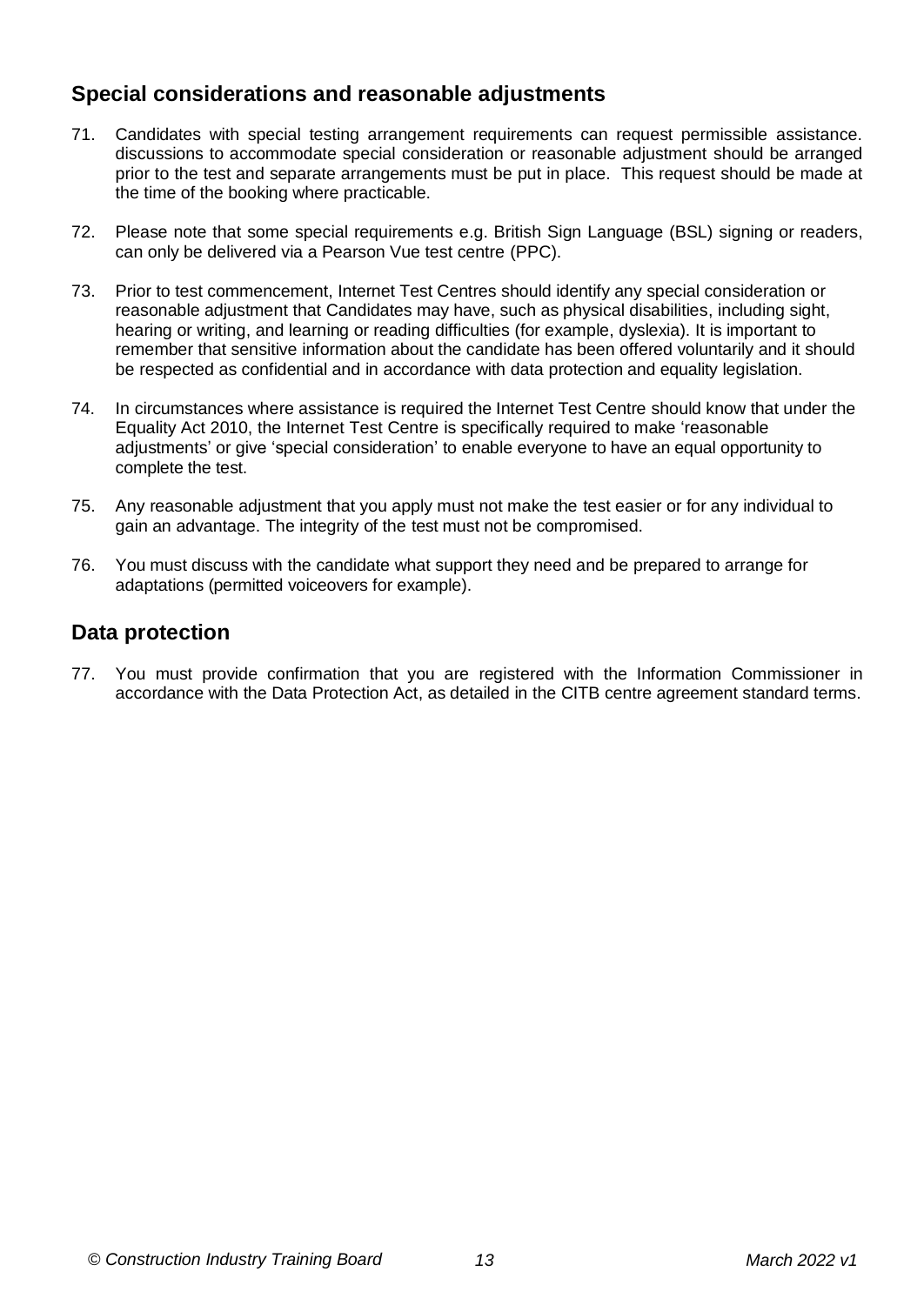### **Malpractice and maladministration**

- 78. Malpractice is a deliberate, reckless (intended or unintended) act of an individual or business to dishonestly assist Candidates to pass a HS&E test, or to obtain such achievements through fraud or deception. Furthermore, malpractice is an act that does not comply with the requirements of CITB and brings the authenticity, reliability, and integrity of the CITB test into question.
- 79. You must have in place, and review at least annually a policy for preventing and investigating malpractice and maladministration. This will include how you will deal with and report all occurrences.
- 80. As an Internet Test Centre you are required to report all cases of alleged and proven malpractice, that you identify in your Internet Test Centre, by email to CITB at [report.it@citb.co.uk.](mailto:report.it@citb.co.uk) You are also required to notify CITB of any approach by a person or third-party offering money or other inducements or incentives for you to assist candidates at your test centre.
- 81. All staff, including Administrators/invigilators, must have detailed knowledge of your Internet Test Centres malpractice, maladministration and whistle-blowing policies. CITB may also prescribe or require completion of training or e-learning in respect of the delivery of the HS&E test.
- 82. Upon receipt of any alleged malpractice complaints, CITB will reserve the right to suspend an ITC and/ or Administrator to protect any future investigation and prevent Candidates from being disadvantaged. In the case of Administrators operating in other Internet Test Centres, these centres will be notified of the suspension and the Administrator's suspension will be applied to all centres. The suspension is a neutral act to protect the Internet Test Centre testing requirements.
- 83. CITB will appoint an independent member of staff to carry out the compliance investigation. This may include ITC audits, staff interviews, Candidate interviews, a review of all relevant CCTV footage and paperwork.
- 84. A letter detailing the outcome of the investigation will be sent to the ITC manager by CITB's Approval and Compliance Manager. This will include any actions required by the Internet Test Centre. Centres will not be provided with or entitled to a copies CITB's investigation reports or supporting documents. CITB will endeavour to deal with all investigations as quickly as possible and normally the investigators will, where practical, carry out the investigation remotely and the process will be concluded within 28 days. However, if further enquiries are required, then arrangements will be made for the centre to be audited and interviews conducted with the people involved. Wherever possible, we will aim to complete the investigation in 40 days. However, on occasions the investigation may take longer. CITB reserves the right to extend the amount of time to conclude an investigation to ensure thorough and appropriate action can be taken.
- 85. In the event of any withdrawal of approval (voluntary or not) you must ensure Candidates are not disadvantaged.
- 86. You must make provision for all paperwork to be stored and accessible for a period of two years.
- 87. If you fail to co-operate with CITB at any stage of the investigation process, this will result in any suspension being extended or termination of the Internet Test Centre.
- 88. If anyone is implicated in a case of malpractice that is upheld, their CITB approval will be removed for all ITC's approved by CITB.
- 89. If CITB must carry out re-training because of malpractice the ITC shall be liable for the cost of the re-training.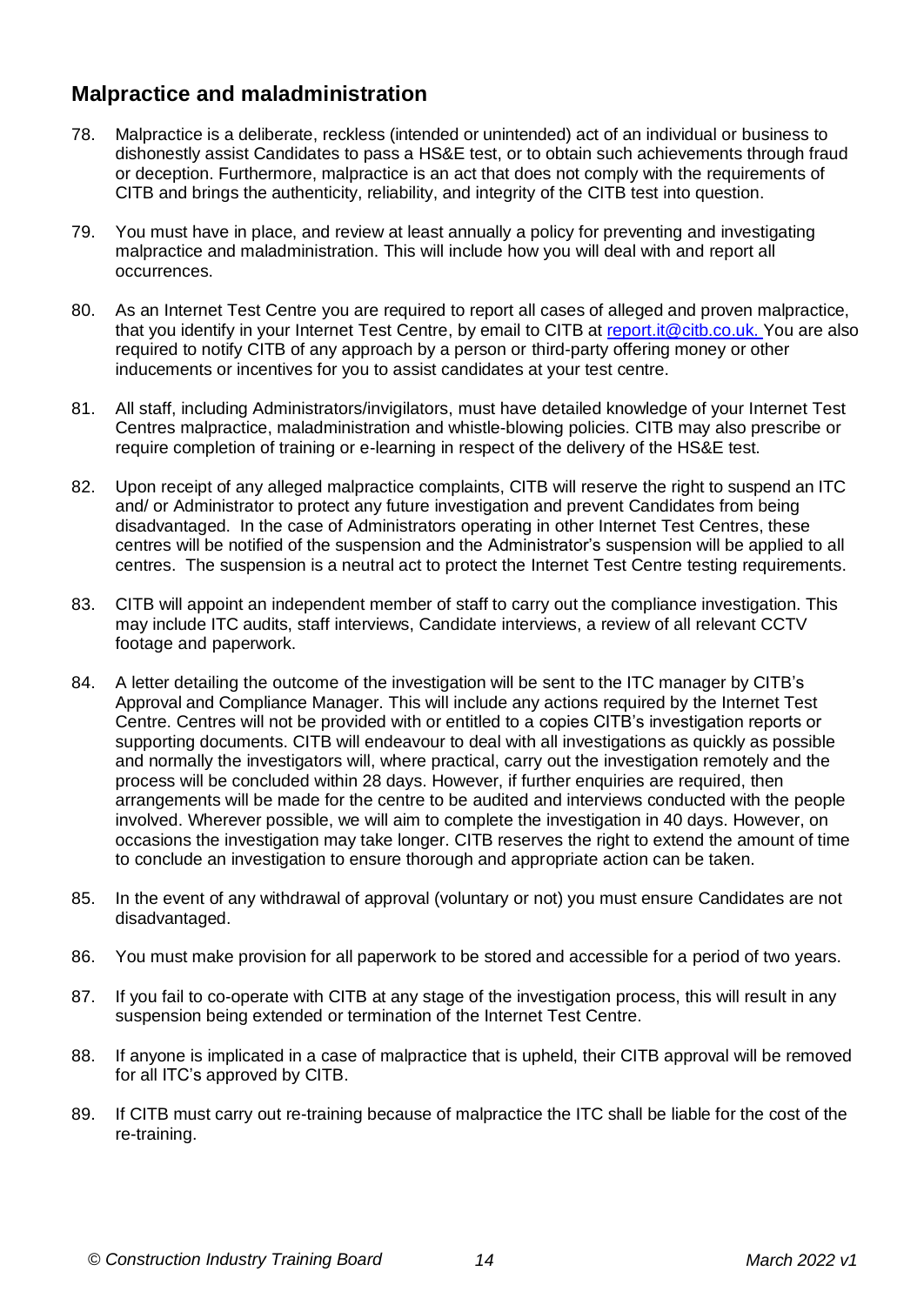- 90. If, in the reasonable opinion of CITB, widespread malpractice, maladministration and/or fraud has occurred at an address/premises, that address/premises will no longer receive ITC approval for the delivery of the Health, safety and Environment Test. This could include, but is not limited to, an address of an Internet Test Centre who has previously been terminated for malpractice, maladministration and/or fraud and may impact on other CITB products.
- 91. CITB will seek to recover the costs of any investigation where in the reasonable opinion of CITB malpractice/maladministration or fraud are proven.

### **Conflicts of interest**

- 92. You are required to maintain an up-to-date conflict of interest policy and a log that details the conflict and mitigation taken to manage conflicts.
- 93. A conflict or perceived conflict can be defined as a situation in which a person has a private or personal interest, sufficient to appear to influence the objective exercise of his or her official duties as, for example, an administrator's family member or a company employee.
- 94. Administrators who work for more than one ITC must declare this information to any new or existing ITC.
- 95. Details of any conflict of interest must be recorded on the ITC's conflict of interest log and be made available to the quality consultant for audit on the annual audit.

### **Code of conduct**

- 96. CITB expects its staff to conduct themselves with integrity, impartiality, and honesty. Dealings with customers are expected to be completed sympathetically, efficiently, promptly (within stated timescales, where applicable) and without bias.
- 97. This behaviour is also expected to be reflected by the Internet Test Centre's staff and associated personnel in their dealings with CITB staff. As a result, CITB will take appropriate action if this is found to fall below our expectations.

### **Modern slavery**

- 98. Section 54 of the Modern Slavery Act 2015 sets requirements for large, commercial organisations to produce an annual slavery and human trafficking statement. CITB's statement is published on the CITB website at [www.citb.co.uk.](http://www.citb.co.uk/)
- 99. Any Internet Test Centre that meets the requirements set out in Section 54 of the Modern Slavery Act 2015 would be required to have in place a statement covering the areas listed in the Act.
- 100. For smaller organisations, it is expected that you are aware of the steps being taken by CITB in this area and will be familiar with the contents of the Act, taking reasonable actions to comply.

#### **Use of languages**

- 101. ITC staff must be able to make and understand intelligible announcements in English during the test if required and to liaise with CITB staff.
- 102. Interpreters and translators must not be used for any part of the test; however, a number foreign language voiceovers are available to candidates and can be requested at the time of booking the test.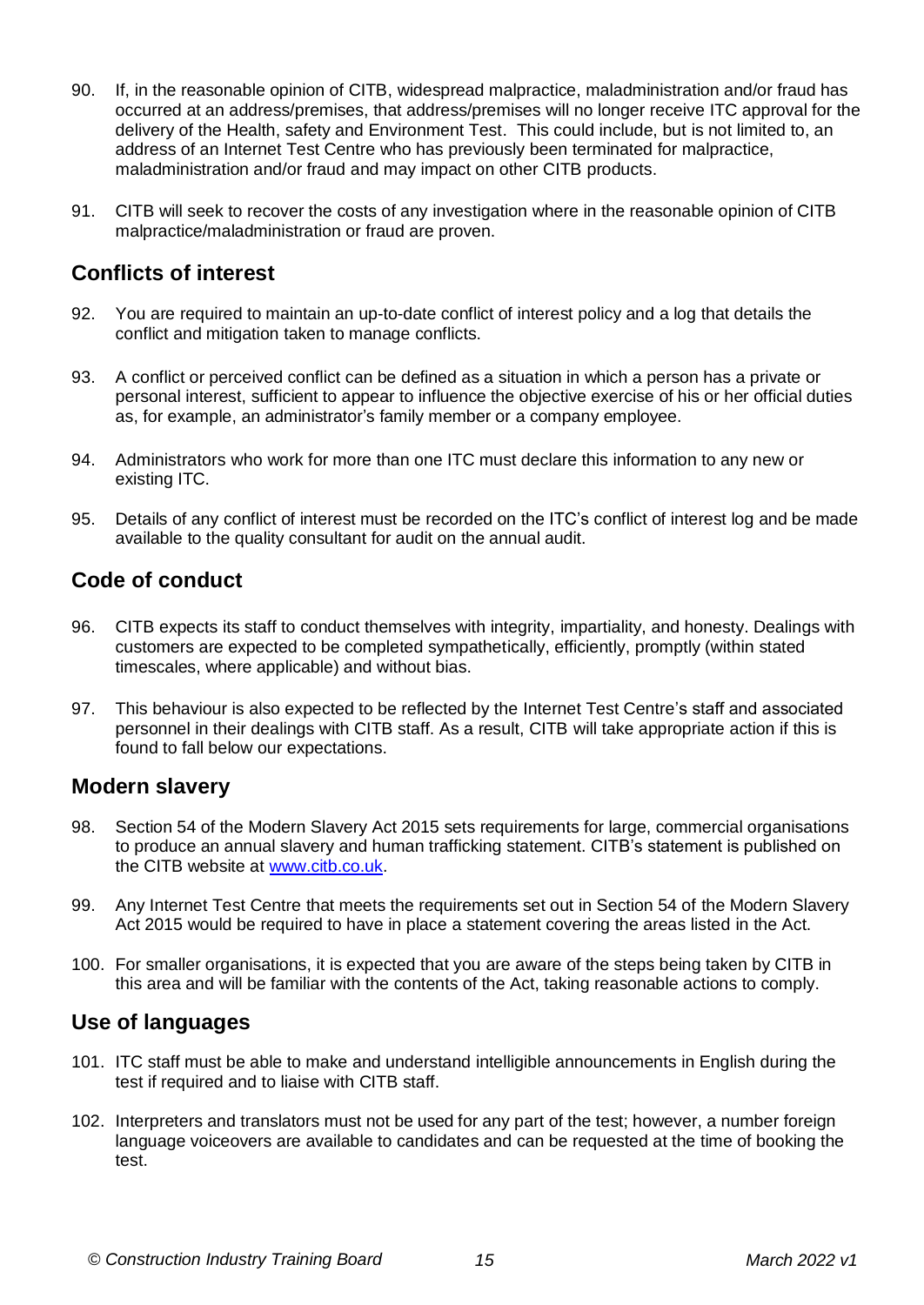### **Withdrawal of approval**

103. If you wish to withdraw from approval, you must ensure that you have:

- Given CITB appropriate notice, as detailed in the agreement in writing, prior to taking any action
- Completed all testing prior to closure
- Made provision to store all records for a period of one year after termination.
- Allow access to CITB if the ITC is closing.

### **Appeals, complaints and enquiries**

- 104. You must have a publicly available, documented complaints and appeals policy and procedure in place and be able to demonstrate how Candidates are informed of the process.
- 105. The procedure must have a formal process, with documented timescales and an opportunity for escalation if the appeal is not resolved.
- 106. All appeals must be formally acknowledged upon receipt, and conclusions formally communicated to all those involved at the close of the appeal.
- 107. Candidates must exhaust your appeal process prior to involving CITB. CITB will, in any event, always ask for the centre's conclusion to any appeal prior to commencing its own review.
- 108. If the complaint or appeal cannot be resolved by the Internet Test Centre, the dispute should be put in writing to:

Approval and Compliance Manager CITB Quality Assurance Team Sand Martin House Peterborough PE2 8TY

- 109. Your appeal will normally be heard within 10 working days of receipt. The nature and complexity of the appeal may necessitate this period being extended. Unless alternative arrangements have been made with the agreement of the quality and verification manager, any decision (and resultant action) will remain in place until the appeal decision has been communicated to you in writing.
- 110. You must record and make available for audit, during your quality consultant's audit, any complaints or appeals made at your Internet Test Centre since your last quality audit.
- 111. If you have any enquires regarding CITB Internet Test Centre tests, please contact our customer co-ordinator team who will assist you with your enquiry. You can contact the customer co-ordinator team on 0344 994 4020 or itc@citb.co.uk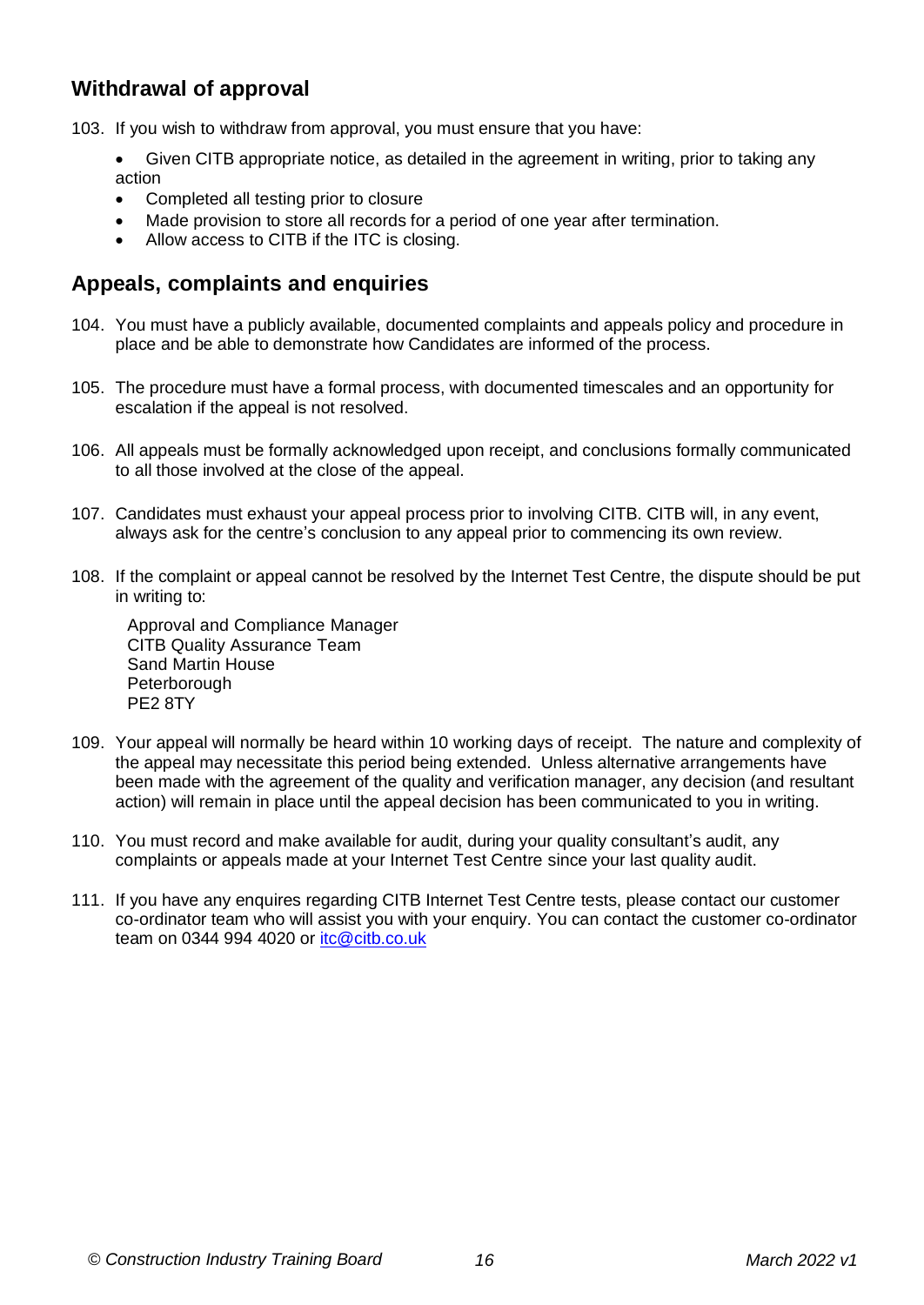#### <span id="page-16-0"></span>**Management systems**

| <b>Reference</b> | <b>Approval Criteria</b>                                                                                                                                                                                                                                                                          | <b>Examples</b>                                                                                                                                                                                                                                                                                                                                                                                                                                                                                                                                                                                                                                                                                                                                | <b>Risk</b> |
|------------------|---------------------------------------------------------------------------------------------------------------------------------------------------------------------------------------------------------------------------------------------------------------------------------------------------|------------------------------------------------------------------------------------------------------------------------------------------------------------------------------------------------------------------------------------------------------------------------------------------------------------------------------------------------------------------------------------------------------------------------------------------------------------------------------------------------------------------------------------------------------------------------------------------------------------------------------------------------------------------------------------------------------------------------------------------------|-------------|
| 1.1              | Annually reviewed policies are in<br>place that detail how the Internet<br>Test Centre will operate<br>effectively and meet the agreed<br>requirements for the Internet<br><b>Test Centre scheme</b><br>(All changes are communicated<br>to the relevant parties -<br>Candidates, staff and CITB) | Quality management system<br>detailing how you monitor your<br><b>ITC</b> provision<br><b>Booking process</b><br>Safeguarding (where<br>appropriate)<br>Appeals and complaints<br>Organisational chart (showing<br>delivery and management of<br>scheme)<br>Reasonable adjustments and<br>special considerations<br>Invigilation of testing<br>Health, safety and welfare<br>Malpractice, maladministration<br>and counter fraud<br>Whistleblowing<br>٠<br>• Equal opportunities and diversity<br>(EO&D)<br>• General data protection<br><b>Regulation (GDPR)</b><br>• Modern slavery<br><b>ICO Registration Booking</b><br>process<br>• Safeguarding<br>• CCTV Policy<br><b>Conflicts of interest</b><br>Internal quality assurance documenta | <b>CAR</b>  |
| 1.2              | Insurances are in place to the<br>values not less than those set<br>out in the Form of Agreement.                                                                                                                                                                                                 | Evidence of valid:<br>employer liability<br>public liability<br>professional indemnity<br>$\bullet$                                                                                                                                                                                                                                                                                                                                                                                                                                                                                                                                                                                                                                            | <b>IAR</b>  |
| 1.3              | The Internet Test Centre carries<br>out and records due diligence<br>checks for delivery staff to<br>ensure suitability and that they<br>meet the requirements of the<br><b>Scheme Rules</b><br>Evidence of these checks and<br>staff details and qualifications<br>are available for audit       | Records of checks made<br>$\bullet$<br><b>Administrators Certificates</b><br>Declarations from staff confirming<br>their understanding of scheme<br>rules                                                                                                                                                                                                                                                                                                                                                                                                                                                                                                                                                                                      | <b>CAR</b>  |
| 1.4              | The Internet Test Centre keeps<br>CITB up to date with any<br>changes that could affect<br>delivery or status of the Internet<br>Test Centre.                                                                                                                                                     | Records of updates provided<br>Scheme rules<br>Notifications to CITB of material<br>changes to centre status<br>See Appendix 3 for further detail                                                                                                                                                                                                                                                                                                                                                                                                                                                                                                                                                                                              | <b>CAR</b>  |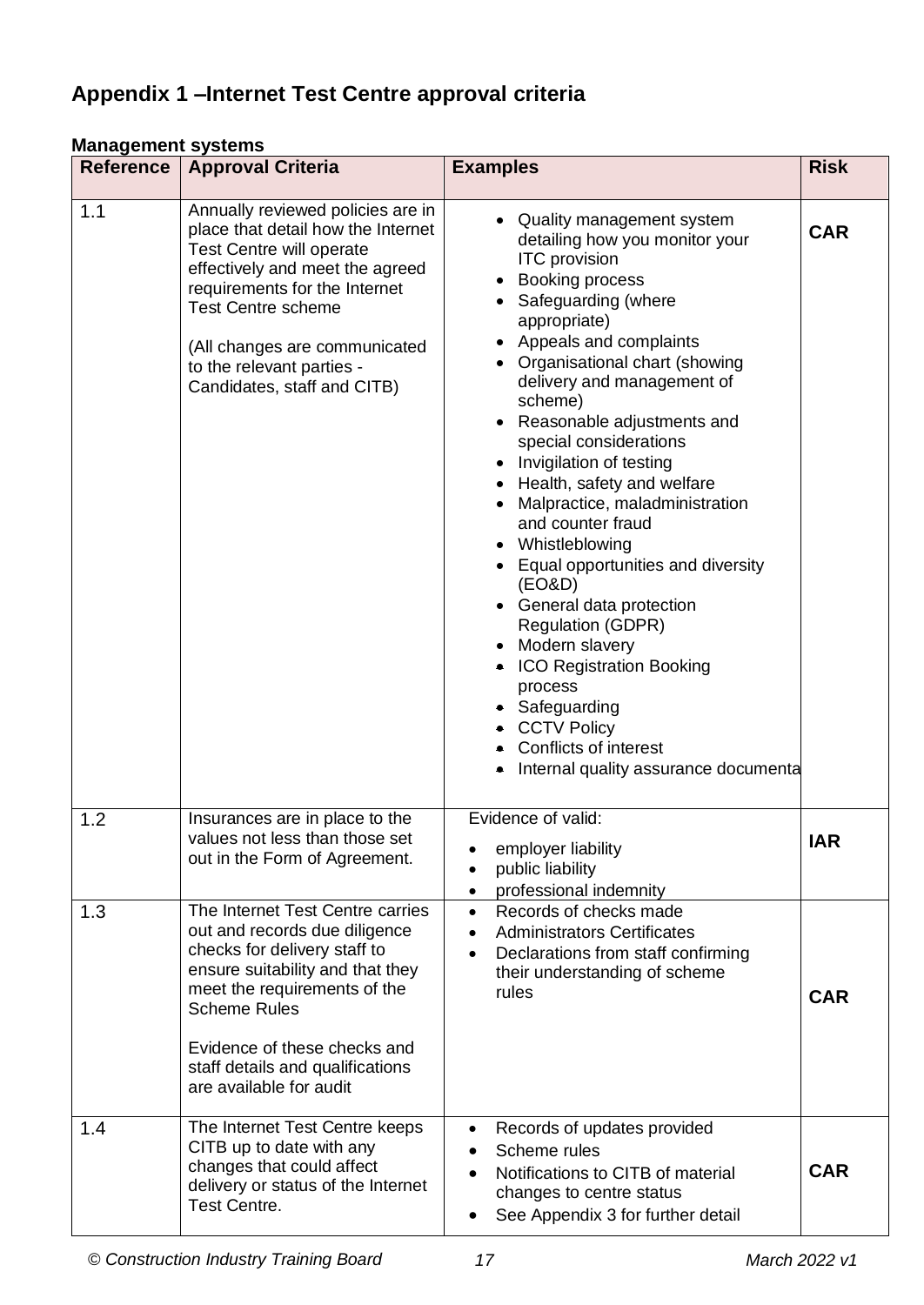| 1.5 | The Internet Test Centre must<br>maintain auditable, accurate<br>records and provide access to<br>CITB on request (including<br>Internet Test Centre premises,<br>training delivery locations and<br>staff)                                                                                                                                              | For all testing you must have:<br>Test logs<br>Candidate information<br><b>Quality assurance</b><br><b>CCTV</b><br>Logs of any tests booked with less<br>than 48 hours' notice.                     | <b>IAR</b> |
|-----|----------------------------------------------------------------------------------------------------------------------------------------------------------------------------------------------------------------------------------------------------------------------------------------------------------------------------------------------------------|-----------------------------------------------------------------------------------------------------------------------------------------------------------------------------------------------------|------------|
| 1.6 | The Internet Test Centre has<br>clearly<br>written operating procedures,<br>covering all aspects of test<br>delivery and related<br>administration activities<br>Any conflicts of interest are<br>identified and documented, with<br>steps taken to minimise risk in<br>the delivery. Where risk cannot<br>be minimised, guidance is<br>sought from CITB | Operating procedures related to<br>$\bullet$<br>Internet Test Centre delivery<br>Conflict of interest's policy<br>$\bullet$<br>Organisational chart<br><b>Appeals &amp; Complaints</b><br>$\bullet$ | <b>CAR</b> |
| 1.7 | Actions arising from CITB<br>quality interventions are shared<br>with relevant staff and<br>completed within agreed<br>timescales<br>Contact is made with CITB to<br>advise where action plans<br>cannot be met to gain advice<br>and guidance                                                                                                           | Evidence of closure of actions<br>Meeting minutes<br>$\bullet$<br>Changed processes<br>$\bullet$<br>Improved records<br>$\bullet$                                                                   | <b>CAR</b> |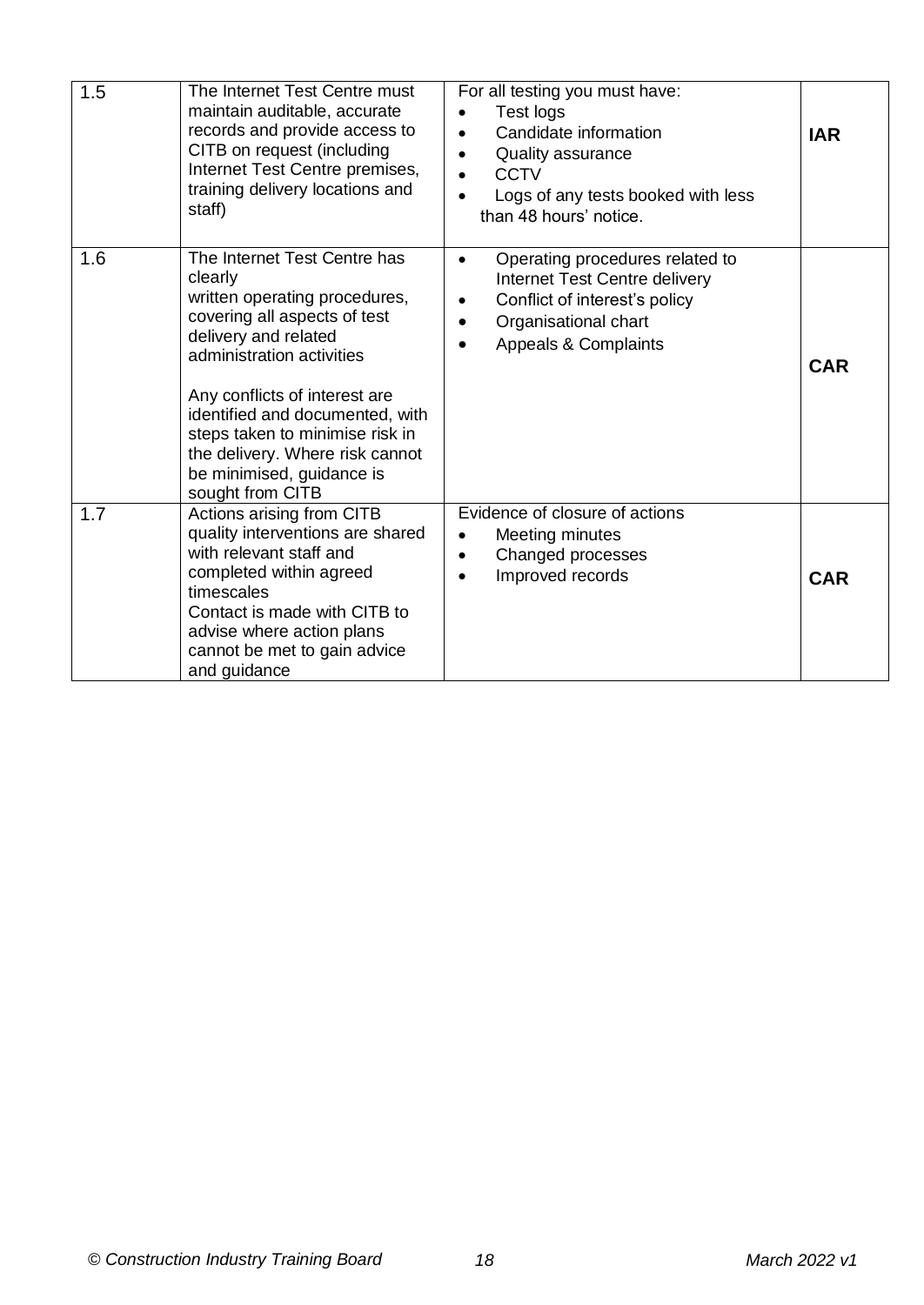| <b>Reference</b> | <b>Approval Criteria</b>                                                                                                                                                                                                                             | <b>Examples</b>                                                                                                                                                                 | <b>Risk</b> |
|------------------|------------------------------------------------------------------------------------------------------------------------------------------------------------------------------------------------------------------------------------------------------|---------------------------------------------------------------------------------------------------------------------------------------------------------------------------------|-------------|
| 2.1              | Sufficient qualified staff are in<br>place to meet the demands of<br>delivery, as specified in the<br><b>Scheme Rules</b>                                                                                                                            | Number will be determined by:<br><b>Testing numbers</b><br><b>Scheme Rules</b>                                                                                                  | <b>IAR</b>  |
| 2.2              | Internet Test Centre staff have<br>clearly defined roles, are aware of<br>their responsibilities and are kept<br>up to date with relevant changes<br>Relevant CPD activities are<br>undertaken and recorded for<br><b>Internet Test Centre staff</b> | Role descriptions<br>$\bullet$<br>Organisational chart<br>$\bullet$<br><b>CPD Records</b><br>$\bullet$<br>Meeting minutes and/or records of<br>internal communication           | <b>CAR</b>  |
| 2.3              | Required physical resources,<br>listed by the Scheme Rules, are in<br>place and meet any given<br>specification<br>Current UK health, safety and<br>welfare regulations are followed,<br>along with any relevant best<br>practice                    | Physical resources, as directed by<br>the Scheme Rules<br><b>Testing facilities</b>                                                                                             | <b>CAR</b>  |
| 2.4              | Health, safety and welfare<br>systems are in place to protect<br>Internet Test Centres staff,<br>Candidates and others. These are<br>reviewed and maintained                                                                                         | <b>Risk assessments</b><br>Method statements<br>Health and safety policy<br>$\bullet$<br>Health and safety audits and<br>$\bullet$<br>records of updates<br>Maintenance records | <b>IAR</b>  |

#### **Resources**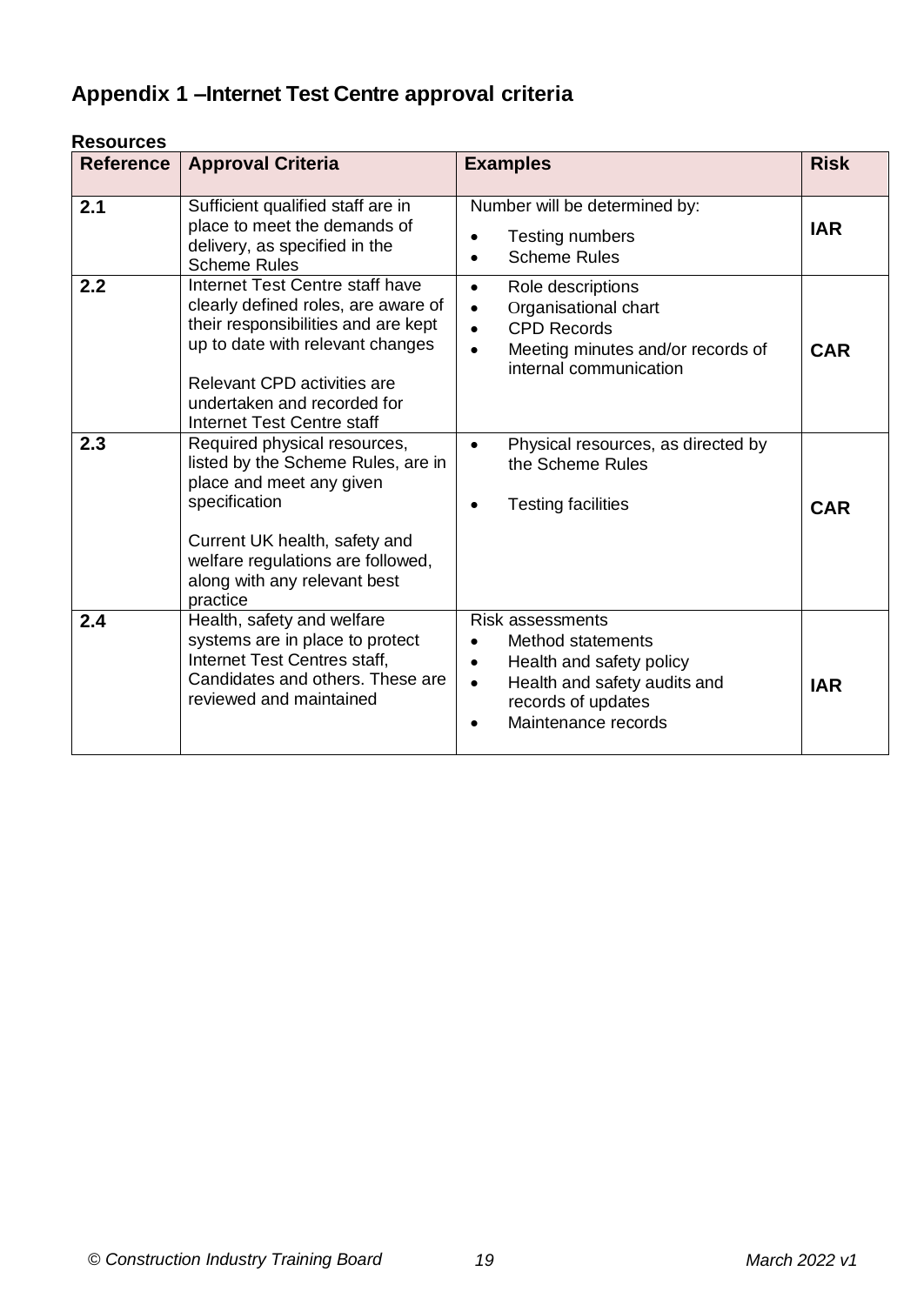#### **Candidates**

| <b>Reference</b> | <b>Approval Criteria</b>                                                                                                                                                                                                                                                                                                                | <b>Examples</b>                                                                                                                                                                                            | <b>Risk</b> |
|------------------|-----------------------------------------------------------------------------------------------------------------------------------------------------------------------------------------------------------------------------------------------------------------------------------------------------------------------------------------|------------------------------------------------------------------------------------------------------------------------------------------------------------------------------------------------------------|-------------|
| 3.1              | All Candidates undergo test<br>suitability and, where any special<br>requirements or reasonable<br>adjustments are required, records<br>are kept<br>Any identified needs are recorded.<br>The CITB equal opportunities and<br>reasonable adjustments policy and<br>Scheme Rules are followed, where<br>possible, to provide fair access | Records of any adjustments made.<br>$\bullet$                                                                                                                                                              | <b>CAR</b>  |
| 3.2              | Candidates are given accurate<br>information relating to the test being<br>completed Accurate records are<br>kept (including Candidate ID)                                                                                                                                                                                              | Records of Candidate information<br>$\bullet$                                                                                                                                                              | <b>CAR</b>  |
| 3.3              | <b>ITC</b> staff must be confident in<br>English language.                                                                                                                                                                                                                                                                              | Internal QA monitoring records of<br>$\bullet$<br>delivery                                                                                                                                                 | <b>IAR</b>  |
| 3.4              | Candidates are made aware of the<br>organisation's appeals and<br>complaints procedure. Access is<br>given without the need for request                                                                                                                                                                                                 | Complaints and appeals<br>$\bullet$<br>procedures<br>Candidate pre-test information<br>$\bullet$<br>records<br>Feedback from employers and<br>Candidates<br>Records of appeals and complaints<br>$\bullet$ | <b>CAR</b>  |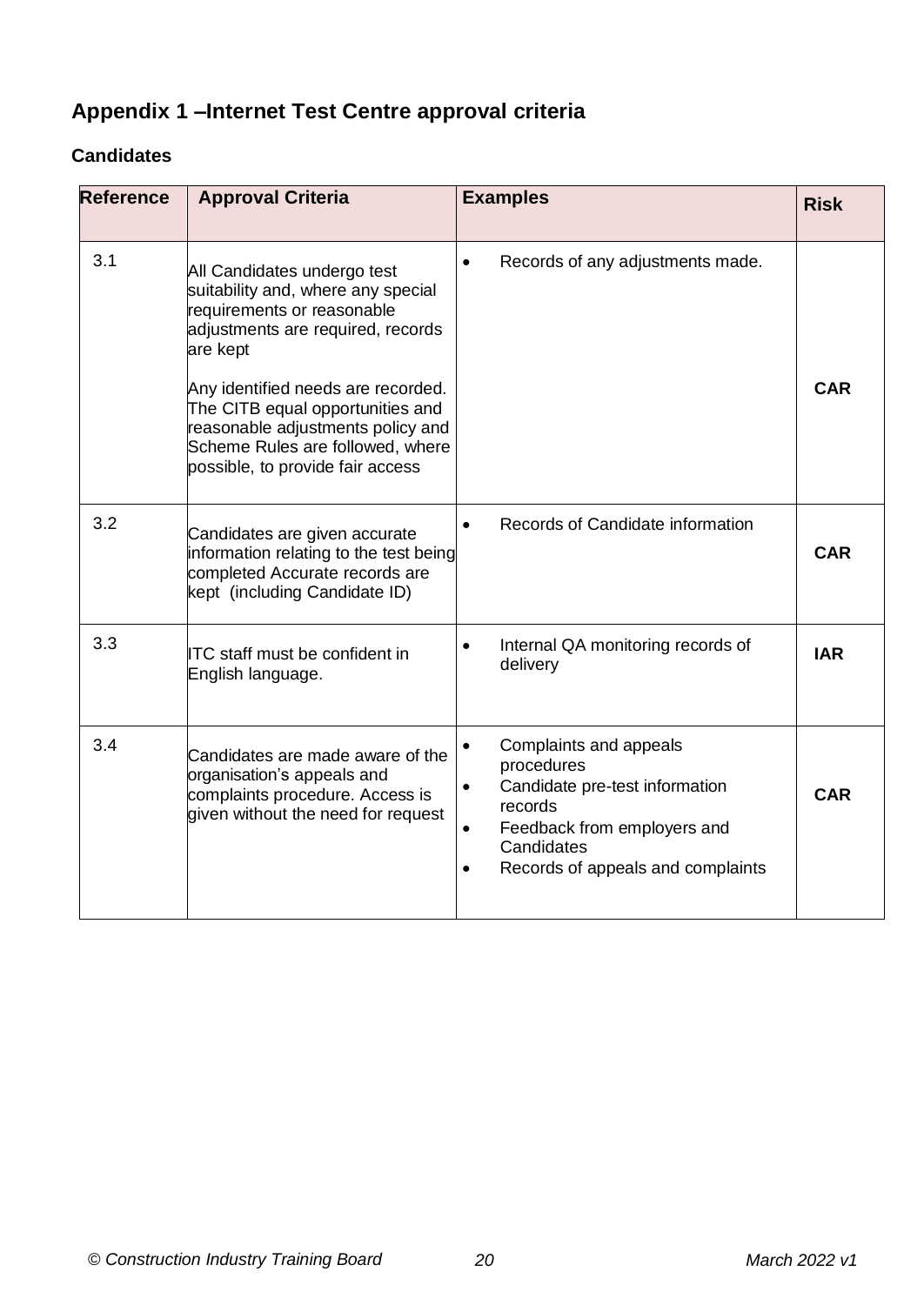### **Quality management systems**

| <b>Reference</b> | <b>Approval Criteria</b>                                                                                                                                                                                                                                  | <b>Examples</b>                                                                                                                                                                                                               | <b>Risk</b>             |
|------------------|-----------------------------------------------------------------------------------------------------------------------------------------------------------------------------------------------------------------------------------------------------------|-------------------------------------------------------------------------------------------------------------------------------------------------------------------------------------------------------------------------------|-------------------------|
| 4.1              | Quality management systems and<br>processes are clearly documented<br>and cover all aspects of the<br>organisation's processes.<br>See Appendix 4 for QMS content.                                                                                        | QMS systems that monitor<br>staff requirements<br>$\bullet$<br>candidate induction<br>$\bullet$<br>test delivery<br>$\bullet$<br>internal quality assurance<br>$\bullet$<br>candidate and employer<br>$\bullet$<br>experience | <b>CAR</b>              |
| 4.2              | The Internet Test Centre has in<br>place a Chief Administrator to carry<br>out quality monitoring activities.                                                                                                                                             | Staff requirements, as stated in<br>$\bullet$<br>the Scheme Rules                                                                                                                                                             | <b>IAR</b>              |
| 4.3              | Records of quality monitoring are<br>maintained in line with agreed QMS<br>requirements and auditing, and are<br>available for review                                                                                                                     | Quality monitoring records.<br>quality policy<br>$\bullet$<br>audit plans and schedules<br>$\bullet$<br>audit reports and actions<br>$\bullet$<br>observations of delivery<br>$\bullet$<br>candidate interviews<br>$\bullet$  | <b>CAR</b>              |
| 4.4              | Quality monitoring activity ensures<br>that Scheme Rules are consistently<br>followed by the delivery team                                                                                                                                                | Records of testing delivery<br>$\bullet$<br>Quality monitoring records<br>$\bullet$                                                                                                                                           | CAR up to<br><b>IAR</b> |
| 4.5              | Quality monitoring systems and<br>processes are regularly reviewed,<br>with improvements made, where<br>needed<br>Actions from CITB quality<br>interventions are actioned and used<br>to update internal processes to<br>avoid repetition or reoccurrence | Evidence of review and updates<br>$\bullet$<br>of quality systems<br>Evidence of closure of agreed<br>$\bullet$<br>CITB quality interventions                                                                                 | <b>CAR</b>              |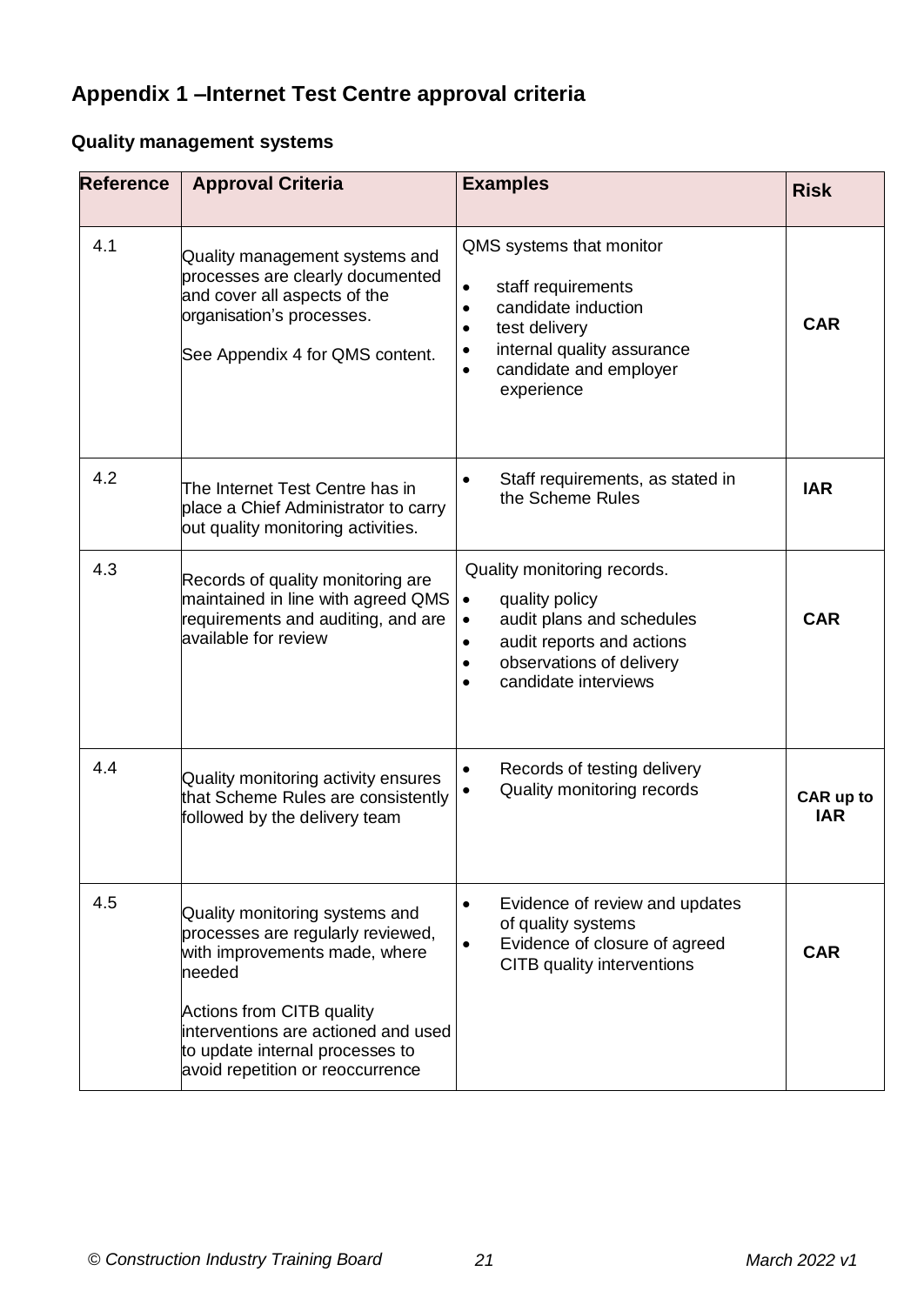### **Records**

<span id="page-21-0"></span>

| <b>Reference</b> | <b>Approval Criteria</b>                                                                                                                                                                                                                                                       | <b>Examples</b>                                                                                                                                                          | <b>Risk</b> |
|------------------|--------------------------------------------------------------------------------------------------------------------------------------------------------------------------------------------------------------------------------------------------------------------------------|--------------------------------------------------------------------------------------------------------------------------------------------------------------------------|-------------|
| 5.1              | The Internet Test Centre reviews<br>test related statistical data, making<br>changes, if required, to overcome<br>any identified barriers or possible<br>discrimination                                                                                                        | Evidence of data collection, review, and<br>relevant changes, for example:<br>data review<br>$\bullet$<br>meeting minutes<br>$\bullet$<br>procedure changes<br>$\bullet$ | <b>CAR</b>  |
| 5.2              | The Internet Test Centre collects<br>and records candidate feedback<br>This is regularly reviewed and used<br>to improve the quality of delivery                                                                                                                               | Evidence of:<br>candidate feedback<br>record of changes made<br>$\bullet$<br>action taken because of feedback<br>$\bullet$                                               | <b>CAR</b>  |
| 5.3              | The Internet Test Centre will have a<br>process that ensures Candidates<br>are made aware of the requirement<br>to provide photographic<br>identification.                                                                                                                     | Evidence of:<br>process and procedure<br>staff training records<br>$\bullet$                                                                                             | <b>CAR</b>  |
| 5.4              | The Centre will capture evidence of<br>Candidate photographic and I.D<br>identification and must include as a<br>minimum.<br><b>ID Description.</b><br>Last 4 numbers of the identification<br>or photocopy of identification<br>should there be no identification<br>numbers. | Evidence of.<br>Photographic Identification Log<br>Test log completion                                                                                                   | <b>CAR</b>  |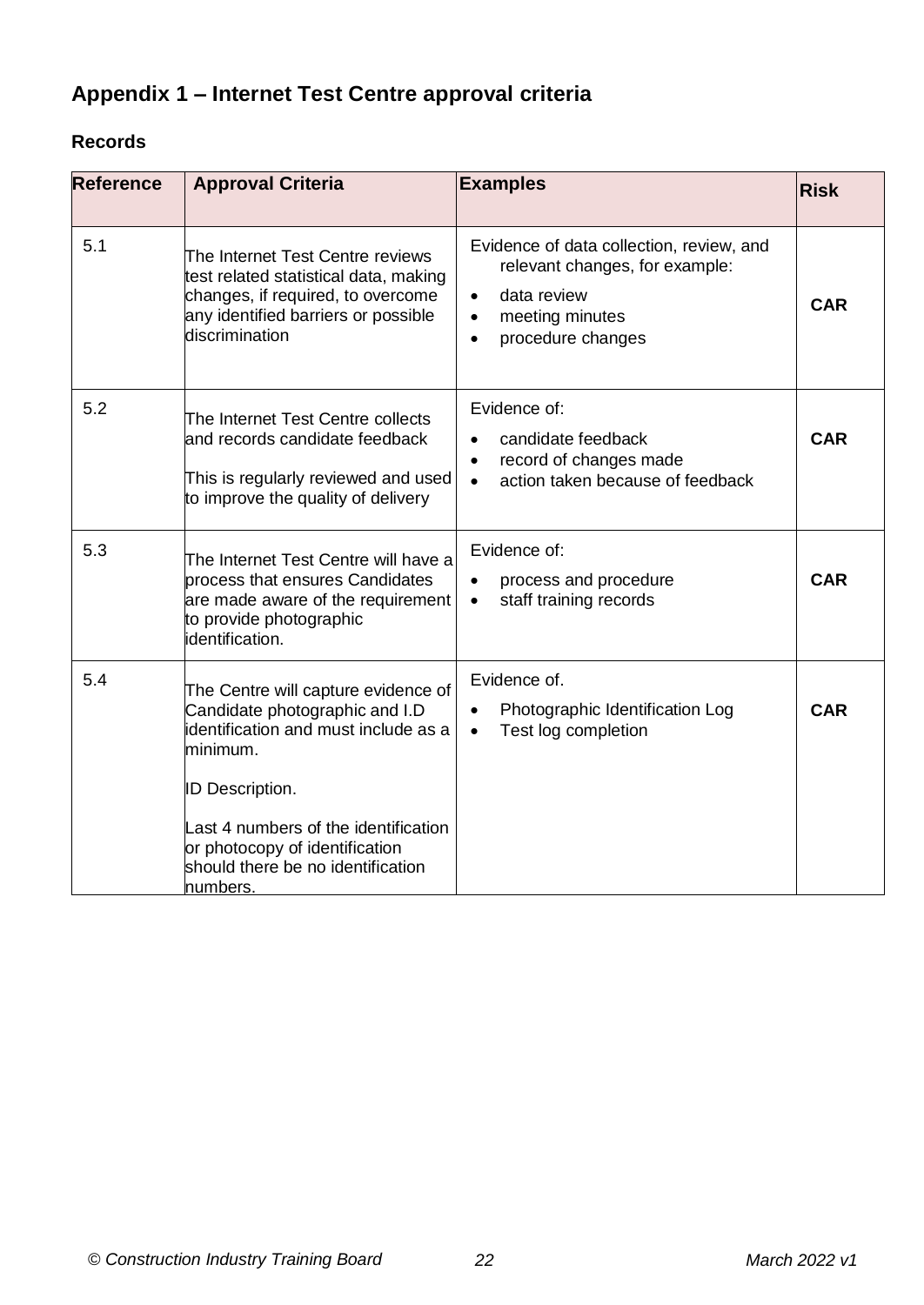### **Appendix 2 – Corrective actions**

Upon the conclusion of a CITB quality intervention, where it has been found that the centre is not compliant with Appendix 1, CITB will issue a corrective action. The corrective action will be based on an aggregate of each of the non-conformances identified during the intervention.

#### **Corrective Actions Required (CAR)– Action Plan**

This will not affect the Internet Test Centre's ability to deliver tests. An action plan will be issued by the CITB quality consultant, detailing the required action to be undertaken to become fully compliant with the approval criteria. This will be time-bound with clear target dates for completion.

#### **Immediate Action Required (IAR) - Suspension of Test Centre status**

Due to the severity of the non-compliance, the Internet Test Centre will have, where possible, timebound actions that will be provided by the CITB Quality Consultant. These actions must be fully implemented before re-instatement.

#### **Persistence and reoccurrences**

In situations where you fail to meet a given action or consistently demonstrate the same shortfall, CITB reserves the right to escalate the level of action applied to the organisation status.

For the avoidance of doubt, this also includes repeated instances of the same non-compliance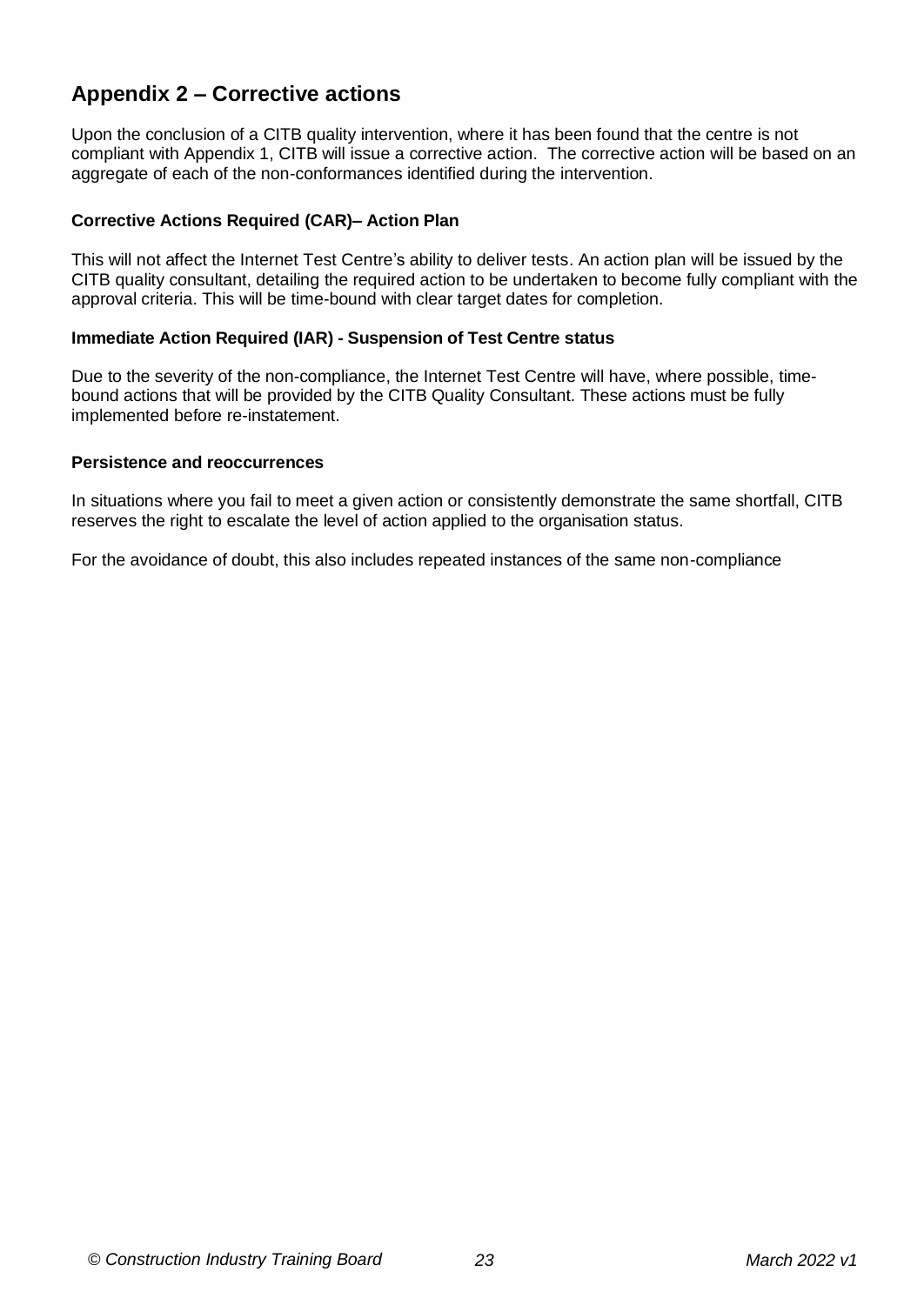# **Appendix 3 – Notifications to CITB of material changes**

#### **Example reasons to update CITB**

The items listed below are to provide an indication of possible incidents that would require an ITC to provide an update to CITB. (This list is not exhaustive.)

- A material change in governance structure or legal status.
- A change of control.
- A merger between it and another Approved Training Organisation, company or organisation.
- Any insolvency or bankruptcy proceedings.
- There has been a loss or theft of, or a breach of confidentiality in, Approved Training Organisation records (for example, delivery and administration).
- The Approved Training Organisation cannot supply requested information to CITB by a stipulated date.
- There has been a failure in the delivery of training and/or related assessments or testing that threatens industry confidence in the training, assessment or testing entered on the Construction Training Directory.
- Loss of key Approved Training Organisation staff that will limit or prevent the delivery of approved product categories (Assured, CITB products and Recognised).
- The Approved Training Organisation has issued incorrect results or certificates.
- The Approved Training Organisation believes that there has been an incident of malpractice or maladministration that could invalidate the achievement of a training standard, CITB course or regulated certificate.
- A third party awarding organisation has rescinded qualifications and/or certificates.
- A qualification or certificate has been returned as a result of an error and the achievement is no longer valid.
- Fraudulent or inappropriate use of the Construction Training Directory and Construction Training Register by Approved Training Organisation staff.
- The Approved Training Organisation is named as a party in any criminal or civil proceedings or is subject to a regulatory investigation or sanction by any professional, regulatory or government body.
- A senior officer of the Approved Training Organisation is a party to criminal proceedings (other than minor driving offences), is subject to any action for disqualification as a company director, or is subject to disciplinary proceedings by any professional, regulatory or government body.